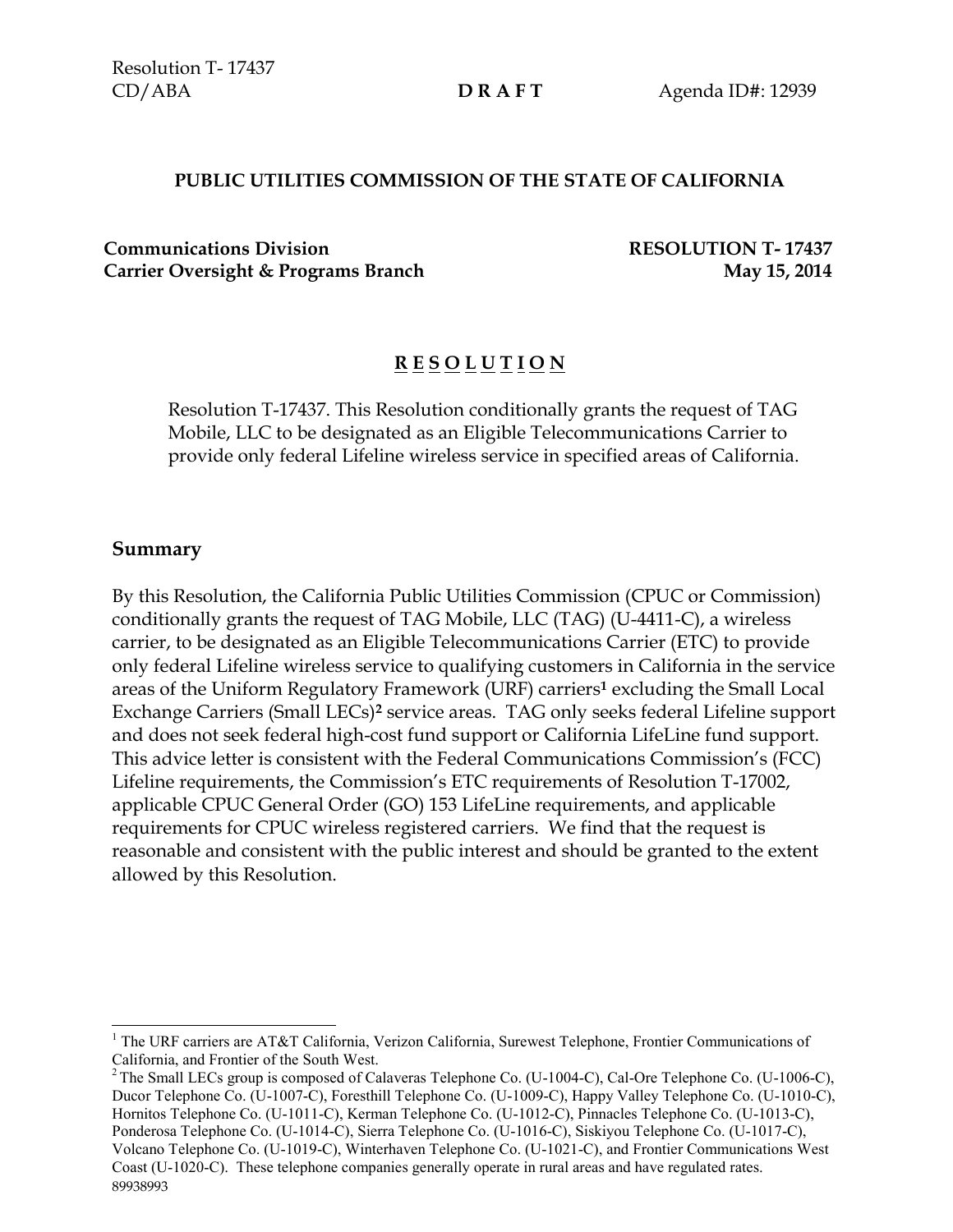# **Background**

Pursuant to federal law, 47 U.S.C. § 214(e)(2), a state commission may designate a common carrier as an ETC if it:

- offers the services supported by the federal Universal Service Fund (USF) either by using its own facilities, resale, or both, and
- advertises the services and the related charges using advertising media of general distribution.

Once designated an ETC, the FCC then authorizes the ETC to receive federal USF support for providing those services supported by the USF (e.g. local telephone service) in high-cost areas and to low-income customers.

The FCC established the ETC program to satisfy the statutory requirement of the Telecommunications Act of 1996.3**<sup>4</sup>** The federal USF support creates an incentive for the telephone carriers to provide quality residential telephone services at an affordable rate to low-income consumers and/or those living in designated high-cost areas, e.g. rural areas.

47 C.F.R. §§ 54.400 – 54.422 contain the FCC's Universal Service rules and were issued to implement § 254 of the Telecommunications Act regarding universal service. Section 54.401 defines Lifeline as a non-transferrable retail service offering for which qualifying low-income consumers pay a reduced charge for voice telephony service after applying the federal Lifeline support amount.<sup>5</sup>

# **FCC Orders**

The FCC made significant changes to the federal Universal Service Program. The following provides a brief summary of some of the relevant aspects of the FCC orders that address ETC matters:

**FCC 11-161 (November 18, 2011), the federal USF and Intercarrier Compensation (ICC) Transformation Order**, modified the definition of the services that are supported by the Federal USF by eliminating the FCC's former list of nine supported services and adopting a definition that is technology neutral, now focusing on service functionality instead of the technologies used and allowing services to be provided over any platform.<sup>6</sup>

l  $347$  U.S.C. § 153(51) states that "a telecommunications carrier shall be treated as a common carrier under this chapter only to the extent that it is engaged in providing telecommunications services, except that the Commission shall determine whether the provision of fixed and mobile satellite service shall be treated as a common carriage."  $447$  U.S.C. § 214(e).

<sup>5</sup> 47 C.F.R. § 54.403.

<sup>&</sup>lt;sup>6</sup> In the Matter of Connect America Fund, A National Broadband Plan for Our Future, Establishing Just and *Reasonable Rates for Local Exchange Carriers, High-Cost Universal Service Support, Developing an Unified Intercarrier Compensation Regime, Federal-State Joint Board on Universal Service, Lifeline and Link-Up, Universal Service Reform – Mobility Fund*, WC Docket No. 10-90, GN Docket No. 09-51, WC Docket No. 07-135, WC Docket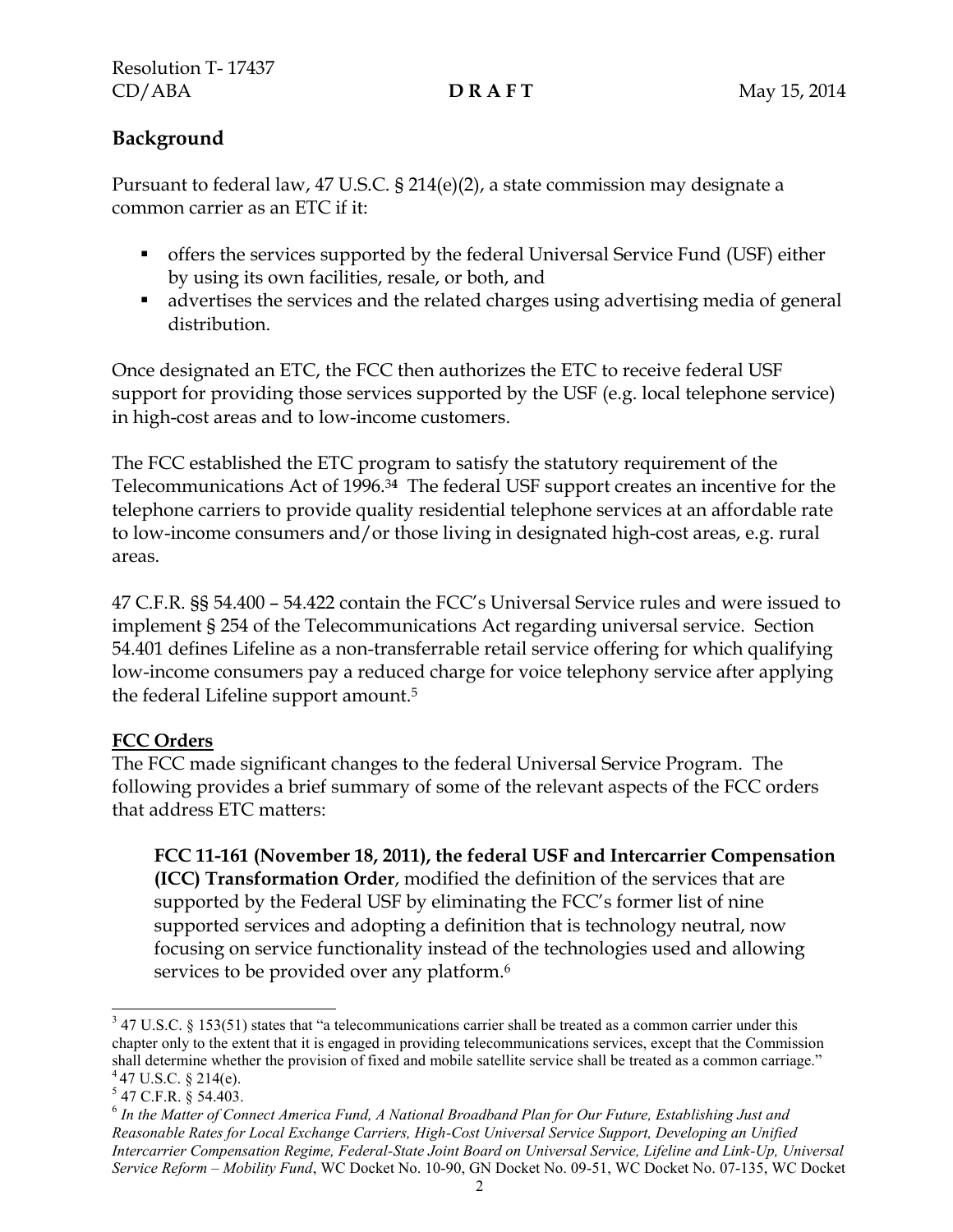In addition, the Order reformed the framework for ETC oversight by the FCC, state commissions, Tribal governments, and the Universal Service Administrative Company (USAC).7 The Order established uniform national standards of accountability related to reporting requirements and annual § 254(e) certifications<sup>8</sup>; imposed consequences of non-compliance with rules; described the USAC oversight process, access to cost & revenue data; and, updated the federal USF/ICC systems including revisions to the information required of common carriers when seeking ETC designation and annual reporting requirements. ETCs must meet public interest obligations and apply new certifications related to the public interest.

### **FCC 11-189 (December 23, 2011), the Sua Sponte Order on Reconsideration**,

clarified the attributes of "voice telephony service" by amending the definition of services supported by the federal USF in order to establish a more technologically neutral approach to functionality over any platform, not just based on technology. With the amendment of § 54.101, voice telephony services must, by definition provide a) voice grade access to the public switched network or its functional equivalent, b) minutes of use for local service provided at no additional charge to end users, c) access to emergency services provided by local government or other public safety organizations (e.g. 911 or E-911), and d) toll limitation for qualifying low-income consumers.<sup>9</sup> Additionally, the Order affirmed that Lifeline-only ETCs do not meet the "own facilities" requirement if their facilities no longer support the "voice telephony service" under the amended section. To be in compliance with rules, Lifeline-only carriers seeking ETC designation must use their own facilities, in whole or in part, to provide the supported services or obtain forbearance from the FCC.<sup>10</sup>

**FCC 12-11 (February 6, 2012), the Lifeline Reform Order**, revised the definition of Lifeline service to include technological-neutral terms of service and adopted a rule to permit ETCs to allow qualifying consumers to apply Lifeline discounts to all residential service plans that provide voice telephony service including bundled service packages of voice and broadband or packages with optional calling features. ETCs can apply the Lifeline discount to any retail service offering, not just to offerings specifically designed for low-income consumers.<sup>11</sup>

l

 $^{10}$  *Id.* at ¶ 4.

No. 05-337, CC Docket No. 01-92, CC Docket No. 96-45, WC Docket No. 03-109, WT Docket No. 10-208, Report and Order and Further Notice of Proposed Rulemaking (FCC 11-161) (rel. Nov. 18, 2011) (*USF/ICC Transformation Order*) ¶ 77.

 $^7$  *Id.* at § VIII.

 $8$  47 U.S.C. § 254(e) requires ETCs to use federal support funds only for the provision, maintenance, and upgrading facilities and services.

<sup>9</sup> *Connect America Fund et al.*, WC Docket 10-90 et al., Order on Reconsideration, 26 FCC Rcd 17633 (2011)(*First Order on Reconsideration)* ¶ 3.

<sup>&</sup>lt;sup>11</sup> In the Matter of Lifeline and Link Up Reform and Modernization, Lifeline and Link Up, Federal-State Joint Board *on Universal Service, Advancing Broadband Availability Through Digital Literacy Training,* WC Dkt. 11-42, WC Dkt. 03-109, CC Dkt. 96-45, WC Dkt. 12-23 (FCC 12-11) rel. Feb 6, 2012 (*Lifeline Reform Order)* ¶¶ 315-316.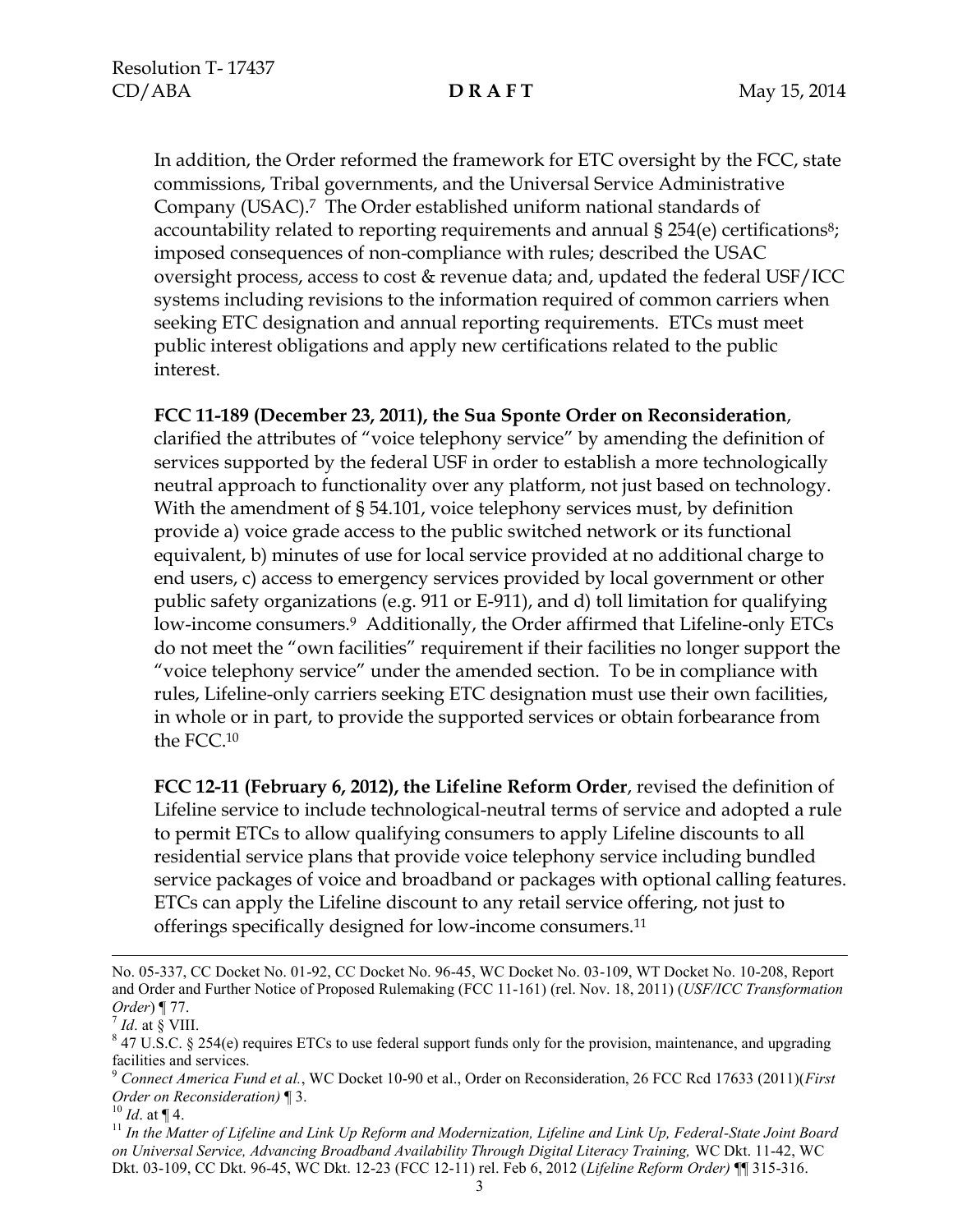The Order updated the definition of Lifeline to be consistent with the new definition of the supported services (e.g. voice telephony service) and removed the "local" qualifier because many providers no longer distinguish between local and long distance usage since service offerings bundle minutes of use. Prior to the adoption of FCC 12-11, an ETC had to demonstrate that it offered a local usage plan comparable to one offered by the incumbent LEC in the service area(s) for which the ETC applicant sought designation. The FCC never adopted a specific local usage threshold leaving it up to a fact specific case-by-case analysis that took into consideration different local calling areas than those of the incumbent LEC, a specified number of free local minutes, or the offering of an unlimited calling plan that bundles local and long distance minutes.<sup>12</sup> In FCC 12-11, however, the FCC noted that many providers do not distinguish between local and long distance usage and concluded that carriers may satisfy the obligation to provide local usage via service offerings which bundle local and long distance minutes<sup>13</sup> and concluded that this finding was applicable also to Lifeline service. The FCC, therefore, determined it appropriate to remove the qualifier "local" from Lifeline comparable local usage requirements and determined that prescribing a minimum amount of local minutes was not necessary at this time.

The Order updated its ETC rules<sup>14</sup> for all ETCs by: a) modifying the definition of ETC to include ETC's designated by the FCC as well as by the states; b) requiring all carriers requesting ETC designation to demonstrate financial and technical capability to provide Lifeline services; and, c) streamlining annual reporting requirements, including service outages, into a new section 47 C.F.R. § 54.422. By adopting these program revisions, the FCC expects to strengthen protections against waste, fraud, and abuse while improving program administration, accountability, and consumer protections.

47 U.S.C. § 214(e)(1)(A) requires an ETC to provide the supported services through the use of its own facilities or a combination of its own facilities and resale. The Order concluded that forbearance from the facilities requirement would be in the public interest because it will increase connection among providers of telecommunications services. As a condition of granting forbearance from the "own-facilities" rule, resellers must have an FCC-approved Compliance Plan. Section 214(e)(1)(A) limits ETC designation to common carriers providing service with their own facilities. The FCC granted forbearance to this requirement to those common carriers that do not meet the "own facilities" requirement, subject to the conditions that15: a) the carrier must comply with certain 911 requirements including, but not limited to, the procedures the ETC follows in enrolling a

 $\overline{a}$ 

<sup>&</sup>lt;sup>12</sup> In the Matter of Federal-State Joint Board on Universal Service, Report and Order, CC Dkt. 96-45 (FCC 05-46), rel. Mar 17, 2005. ¶¶ 32-33.

<sup>13</sup> *Lifeline Reform Order* at ¶ 49.

 $^{14}$  *Id.* at  $\P\P$  384-391.

<sup>15</sup> *Id.* at ¶ 379.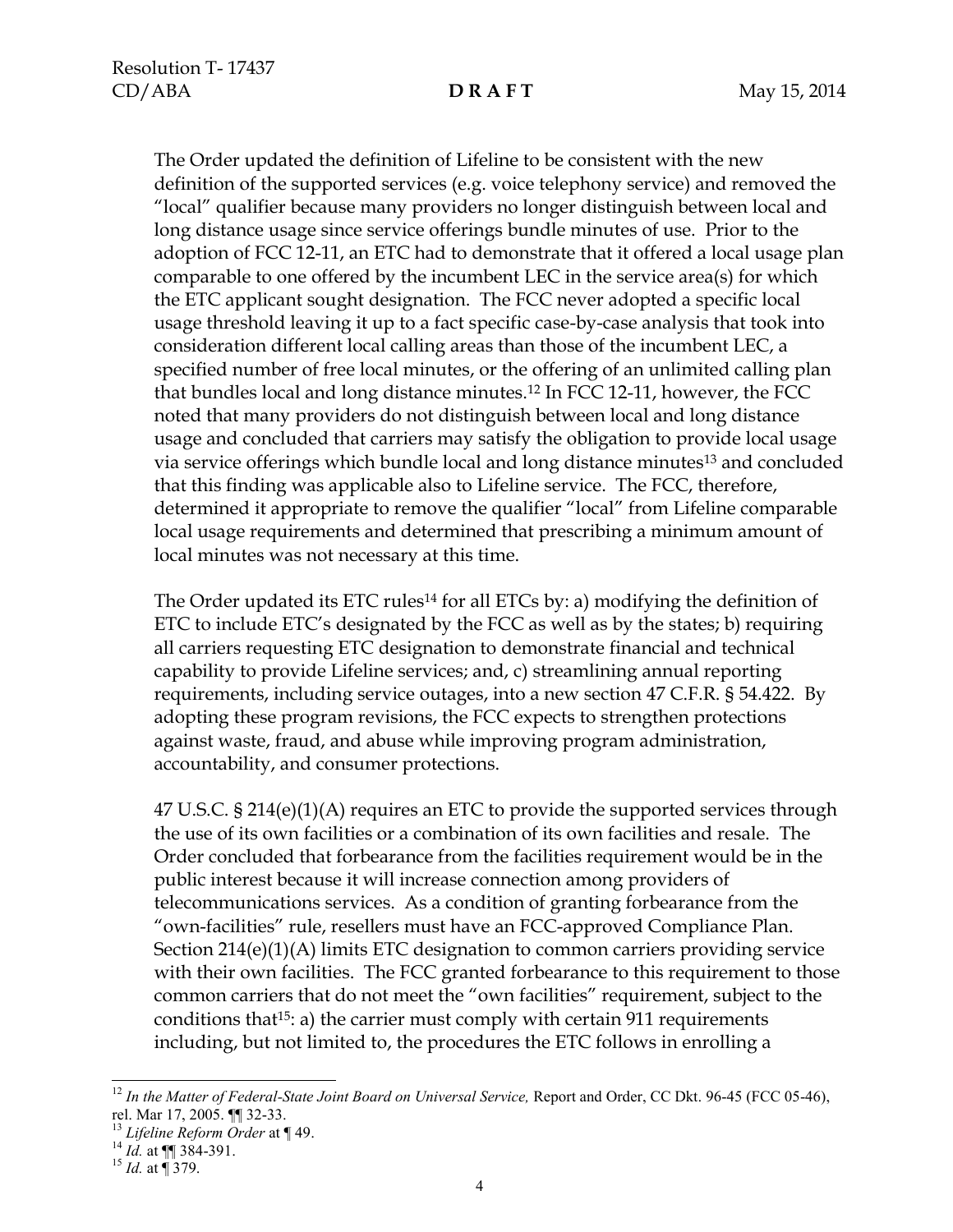subscriber in Lifeline and submitting for reimbursement for that subscriber from the fund, materials related to initial and ongoing certifications and sample marketing materials, as well as further safeguards against waste, fraud, and abuse the FCC may deem necessary and b) the carrier must file, and the FCC must approve, a compliance plan that provides specific information regarding the carrier's service offerings and outlines the measures the carrier will take to implement the obligations set forth in FCC 12-11. This includes a detailed description of how the carrier offers service, the geographic areas in which it offers service, and a description of the carrier's various Lifeline service plan offerings including subscriber rates, number of minutes included, and the types of plans available.

The FCC has declined to prescribe minimum monthly minute standards, finding that it was not necessary because the communications market place should make this determination, citing examples of competitive forces driving up the number of minutes offered to Lifeline customers.<sup>16</sup> While the FCC has not prescribed minimum minutes of use for Lifeline plans, Communications Division (CD) staff reviews an ETC applicant's proposed plans to determine if they are based on retail offerings of the ETC applicant that are available to its non-Lifeline customers or if the plans are offered only to Lifeline customers. For those Lifeline plans that are not based on retail plans available to all prospective customers, CD staff evaluates the Lifeline customer-only plans in its public interest analysis of each ETC request.

**FCC 12-52 (May 14, 2012), the Third Order on Reconsideration**, extended annual reporting requirements to all recipients of federal high-cost/Connect America Fund (CAF) support, including state-designated ETCs, and clarified that the FCC will not preempt states from imposing state-specific reporting requirements as long as those additional reporting requirements do not create burdens that thwart achievement of the universal service reforms adopted by the FCC.

# **California Public Utilities Commission Requirements**

The Commission may approve federal ETC designation requests when a carrier also complies with the following California state requirements:

**Resolution T-17002 (May 25, 2006)**, adopted *The Comprehensive Procedures and Guidelines for ETC Designation and Requirements for ETCs* that are consistent with FCC Order 97-157 regarding designation of a telephone carrier as a qualified ETC. All carriers seeking ETC designation in California are required to comply with the applicable federal ETC requirements and CPUC requirements for certificated or registered carriers operating in California which include, but are not limited to: a description of the proposed service offerings and attached service area maps; description of the advertising plan(s); commitment to provide service; submission

 $\overline{a}$  $^{16}$  *Id.* at ¶ 50.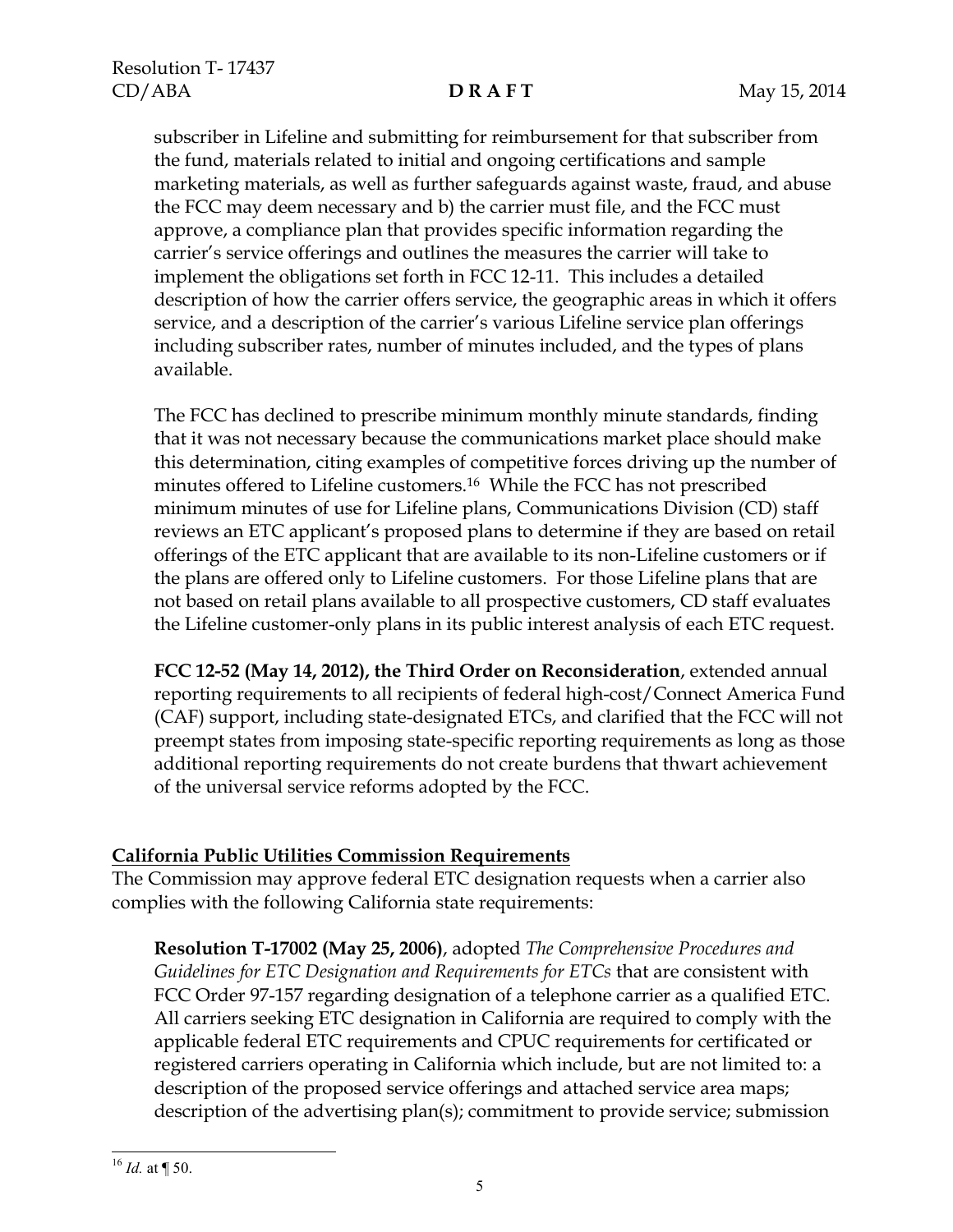of the 2-year service quality improvement plan; ability to remain functional; commitment to consumer protection; demonstration that a carrier's usage plan is comparable to that of the incumbent LEC in the proposed service area; and, public interest determination.

**General Order 153 (GO 153)** implements the *Moore Universal Telephone Service Act* and contains California LifeLine service requirements. CD staff applies the provisions of GO 153 in the evaluation of ETC designation requests using the list of 22 service elements to which each carrier addresses their compliance.17 Federal Lifeline wireless ETCs must comply with current provisions of GO 153 until the Commission revises GO 153 and determines the extent to which revised GO 153 and revised California LifeLine service elements should apply to federal Lifeline wireless ETCs in the California LifeLine Rulemaking (R.) 11-03-013.

**User Fees and Surcharges** are obligations which CPUC-approved carriers must fulfill. The Public Utilities Commission (PUC) User Fee is levied on all telecommunications carriers providing services directly to customers or subscribers and the amount of fees is a percentage calculation based on all intrastate customer billings for telecommunications services. In addition, all telecommunications carriers that provide basic telephone service are required to collect and remit Public Purpose Program (PPP) surcharges from end-users that fund the Commission's universal service program. When reviewing ETC designation requests, CD staff reviews carrier compliance with these state regulatory requirements for telephone corporations operating in California including, but not limited to, reporting and paying PUC User Fees, PPP surcharges, and submitting required reports.

# **Notice/Protests**

The advice letter filing was served via email to all parties on the ETC service list and appeared in the Commission's Daily Calendar on September 19, 2012. No protests to this advice letter filing were received.

# **Discussion**

TAG Mobile, LLC (TAG), a wireless service provider, is a Texas-based company with principal offices at 1330 Capital Parkway, Carrollton, Texas 75006. On June 29, 2011, the Commission issued TAG its Wireless Registration Identification number U-4411-C allowing it to operate as a facilities-based carrier and mobile wireless reseller of Commercial Mobile Radio telephone Services (CMRS) to the public in California.

On September 12, 2012, TAG filed Tier III Advice Letter (AL) 3 requesting ETC designation to receive federal support to provide only federal Lifeline wireless service to

 $\overline{a}$ <sup>17</sup> See *Attachment B* for list of GO 153 service elements.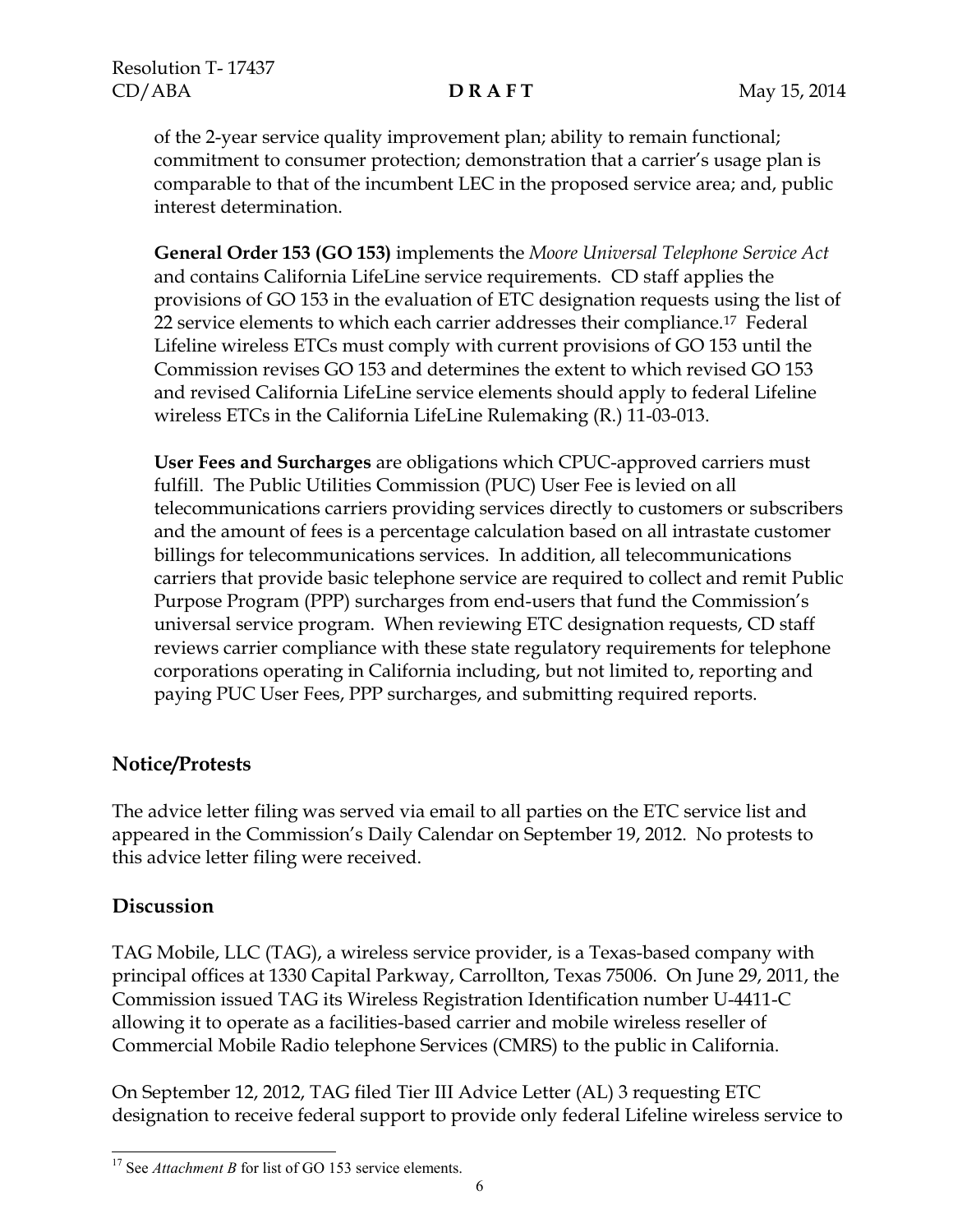Resolution T- 17437 CD/ABA **D R A F T** May 15, 2014

qualified customers in the service areas of the uniform regulatory framework carriers, excluding the small local exchange carriers (Small LECs) service areas. The federal Lifeline wireless service will be offered on a prepaid basis using a combination of its own facilities and resale of Sprint and Verizon wireless network service and TAG proposed to offer two Lifeline service plans.

TAG filed Supplement AL 3A on October 17, 2012, to revise that it will not assess service or activation charges. TAG also clarified that it will initiate wireless service at full retail price and will adjust a customer's account when Lifeline eligibility is verified.

TAG filed Supplement AL 3B on February 22, 2013, to revise its original proposal of two Lifeline plans, a 275 minute anytime plan for \$2.50 monthly and a 1000 minute plan for \$20 monthly. The new proposal includes three offerings: a *TAG Basic Plan 250* with 250 voice minutes and 250 domestic texts at no cost (\$0), *TAG Mobile Plan 1,000* with 1,000 voice minutes and 1,000 domestic texts for \$20 per month, and *TAG Mobile Plan Unlimited* with unlimited voice and domestic text for \$30 per month. With TAG service, a customer can purchase airtime replenishment cards to supplement minutes of use.

The carrier's prepaid federal Lifeline wireless service offerings propose to give eligible customers three Lifeline Plan choices in its entire service area in California using the Sprint and Verizon wireless nationwide facilities on a wholesale, network-service basis and will exclude the Small LEC service areas.

# **Compliance with Federal Rules**

# **Federal ETC Requirements:**

The FCC defines Lifeline as a non-transferrable retail service offering for which lowincome consumers pay a reduced charge as a result of applying the federal Lifeline support amount<sup>18</sup>, currently at \$9.25 per month per Lifeline customer.<sup>19</sup> The following FCC ETC requirements must be satisfied by a carrier to receive federal ETC designation. TAG addressed the FCC ETC requirements as follows:

**Demonstrate that the services intended to be offered comply with the voice telephony definition -** Pursuant to 47 U.S.C. § 214(e)(1) and (6), TAG submits that it is a common carrier and is able to provide telephone exchange and exchange access through its wholesale arrangements with its underlying facilities based providers, Sprint and Verizon.

**Advertise using media of general distribution -** TAG demonstrates that its Lifeline services meet the definition of voice telephony and TAG commits to advertise the availability and rates for its services using media of general distribution.

 $\overline{a}$ 

<sup>19</sup> *Lifeline Reform Order* at ¶ 58.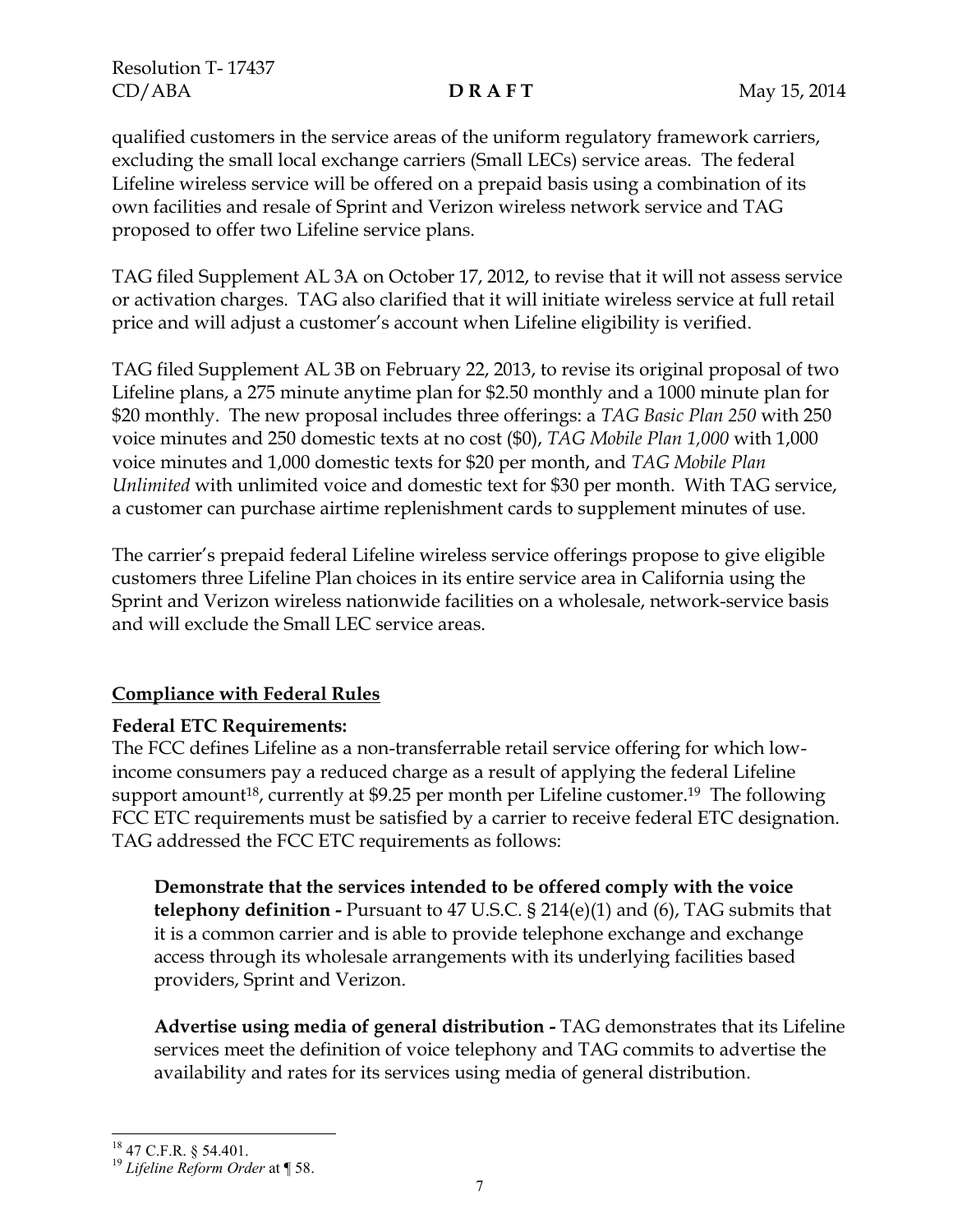**Commit to provide service throughout the designated service area -** TAG commits to provide service in the areas that it is designated an ETC, based on the build-out of the facilities and availability of service of its underlying facilities based carriers, Sprint and Verizon. TAG's coverage area will encompass the coverage area of its underlying carriers. TAG states that through the use of facilities obtained from other carriers, it can provide the same ability to remain functional in emergency situations as currently provided by the carriers to their own customers including access to a reasonable amount of back-up power to ensure functionality without an external power source, rerouting of traffic around damaged facilities, and the capability of managing traffic spikes resulting from emergency situations.

**Resellers submit FCC-approved** *compliance plan* **-** TAG submits its compliance plan approved by the FCC on August 8, 2012.

**Demonstrate financial and technical capability -** In its FCC-approved compliance plan, TAG states it has provided telecommunications service in other states since March 2010 and has provided Lifeline service since October 2010. TAG receives revenue from other sources besides the federal Lifeline fund. Other revenue sources include income from replenishment airtime minutes, sale of prepaid wireless service to non-Lifeline consumers, sale of wholesale airtime to smaller and/or regional wireless service providers, and sale of various other ancillary services; therefore, TAG does not rely exclusively on Lifeline reimbursement for its operating revenues. The FCC accepted TAG's technical capability through its proof as one of 11 sister companies under Amvensys Capital Group, LLC, which operates a total of four telecommunications service companies (dPiTeleconnect, TAG Mobile, Unity Telecom, and Intelliverse).

**Commit to submit required compliance reports annually and as requested –** TAG commits to reporting on an annual basis consistent with requirements.

**Meet public interest requirements for the proposed service areas –** TAG asserts that it meets the FCC criteria for the determination of public interest including that the benefits of increased competitive choice and the unique advantages and disadvantages of the carrier's service offering. Convenience, security with mobility, prepaid plans that control costs, 911 access, and high-quality wireless service alternative and exceptional customer service will serve the public interest in TAG's proposed service area. TAG's proposed plans in the service area will offer consumers low-cost Lifeline-only service with a choice of plans. As stated earlier, AL 3B revised the proposed services to include a *TAG Basic Plan 250* with 250 voice minutes and 250 domestic texts for no cost (\$0), *TAG Mobile Plan 1,000* with voice and 1000 domestic texts for \$20 per month, and *TAG Mobile Plan Unlimited* with unlimited voice and domestic text for \$30 per month. As proposed, TAG's wireless offerings have equal or better value for low-income customers when compared to other prepaid wireless Lifeline packages.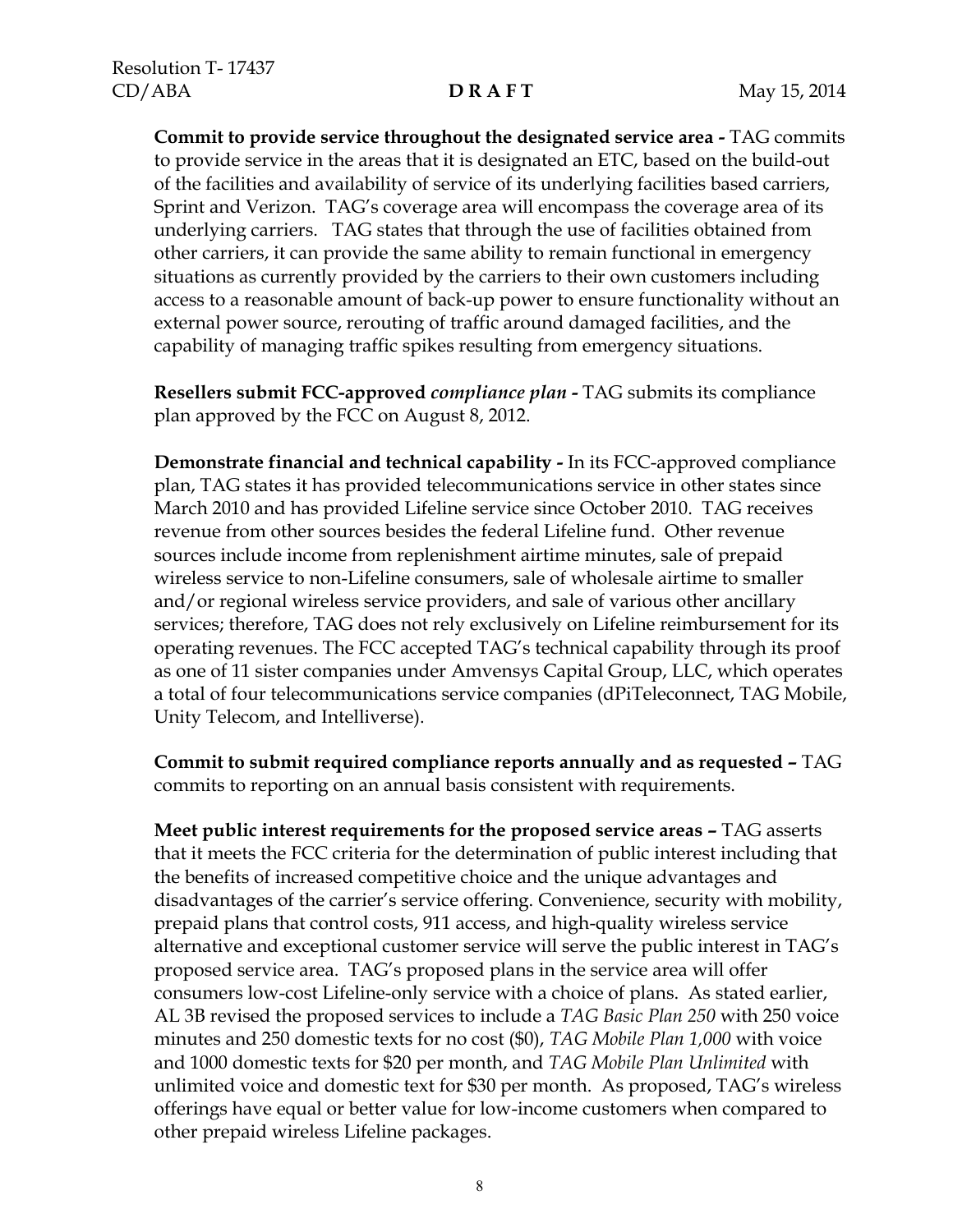**Commit to satisfy all applicable consumer protection and service quality standards -** TAG commits to satisfy all applicable consumer protection and service quality standards, specifically committing to comply with the Cellular Telecommunications and Internet Association's (CTIA) Consumer Code for Wireless Service.

**Agree to apply the Lifeline support discount to residential retail plans –** TAG states that it will apply the \$9.25 Lifeline support amount to the proposed plans.

CD staff finds that TAG has complied with the above FCC ETC requirements.

### **Other Federal Requirements:**

FCC 12-11 ¶389 changed what had previously been some of the ETC designation requirements to annual compliance reporting in order to centralize and streamline certification and reporting requirements. The following information<sup>20</sup> must be included in TAG's annual report compliance filings that are submitted to the FCC and USAC, relevant state commissions, relevant authority in a U.S. territory, and/or Tribal governments: a) company name, holding company name(s), affiliates' name(s), branding (dba), and universal service identifiers for each entity by Study Area Code and b) terms and conditions of any voice telephony plans offered to Lifeline customers including details on number of minutes provided as part of the plan, additional charges for toll calls, and rates for each plan.

47 C.F.R. § 54.401(d) requires that when a state commission designates an ETC, the state commission shall file or require the ETC to file information with USAC that demonstrates that the ETC's Lifeline plan meets the criteria of universal service support for low-income consumers. Such details include a description of the terms and conditions of voice telephony service plans offered to Lifeline subscribers including details on the plan(s) number of minutes provided, additional charges (if any) for toll calls, and the rates for each such plans demonstrating that its federal Lifeline wireless service meets the FCC requirements and stating the number of qualifying low-income customers and the amount of state assistance (if applicable). **<sup>21</sup>** To comply with § 54.401(d), CD recommends that the Commission direct TAG to file the applicable information directly with USAC. USAC will review the service plans to ensure they meet the federal Lifeline requirements. Once USAC accepts the service plans, TAG shall provide to the Communications Division Director a copy of the information submitted to USAC and a copy of TAG's certification of approval from the USAC within 30 days of receipt from USAC.

l  $20$  47 C.F.R. § 54.422.

<sup>&</sup>lt;sup>21</sup> USAC requires a copy of a new ETC's designation order issued by its state utility regulator, [http://www.usac.org/li/telecom-carriers/step03/default.aspx.](http://www.usac.org/li/telecom-carriers/step03/default.aspx) Site last visited February 21, 2014.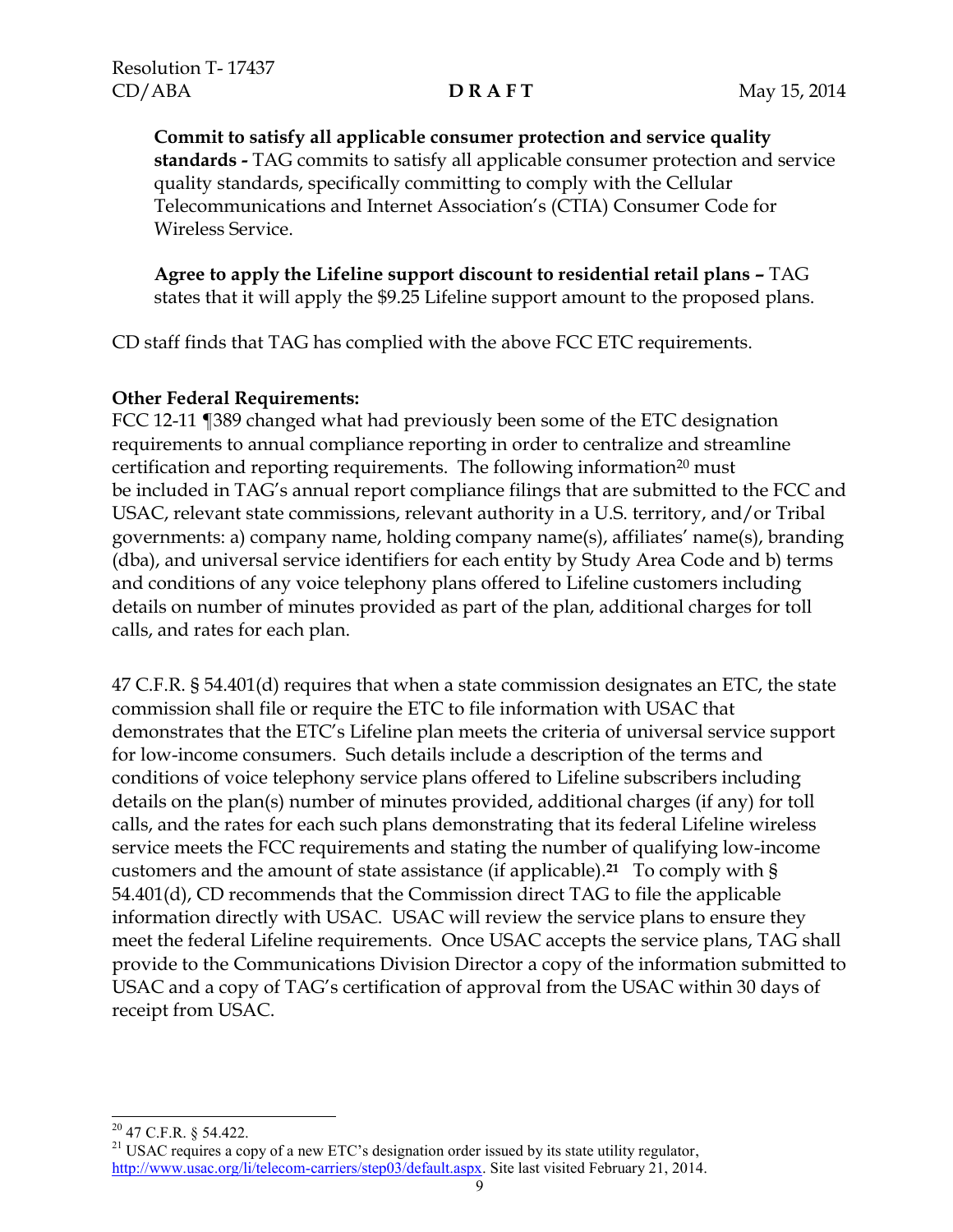### **Compliance with State Rules**

### **GO 153 Basic Service Elements Compliance**:

GO 153 requires compliance with 22 basic service elements of California LifeLine and TAG's compliance is discussed in *Appendix A*. (See *Attachment B* of this resolution for a complete list of California LifeLine basic service requirements.) In summary, CD staff finds that compliance has been satisfied. TAG requested a waiver from some basic service elements of California LifeLine as set forth in D.10-11-033, specifically the following: (4) the ability to receive free incoming calls, (10) customer choice of local flatrate or measured-rate service, (11) free provision of one directory listing per year, (12) availability of free white pages telephone directory, (15) free access to 800 and 800-like toll-free numbers, and (21) access to two residential telephone lines if a low-income household with a disabled person requires both lines to access California LifeLine. 22

CD staff recommends granting waivers from elements (4), (10), (11), (12), and (15) because they do not apply to wireless service providers but to providers of wireline services; the Commission has granted such waivers in the past. CD staff recommends TAG be authorized to waive these service elements of California LifeLine with respect to federal Lifeline services until such time that this Commission revises GO 153 and determines the extent to which revised GO 153 rules and revised California LifeLine service elements should apply to federal Lifeline wireless ETCs in the California LifeLine rulemaking proceeding. However, CD staff does not recommend granting a waiver to element (21) because federal Lifeline wireless providers comply with this service element currently and because D.14-01-032 maintains this element as a requirement in the California LifeLine rules for wireless carriers.23 Since all wireless carriers are required to provide access to *two lines* for a household with a disabled person, CD staff does not recommend granting a waiver to requested element (21).

### **LifeLine Third Party Administrator:**

GO 153, § 4.2 related to California LifeLine enrollment procedures provides a reasonable means for wireless carriers to determine if a prospective low-income customer is eligible for federal Lifeline wireless service. In California, the California LifeLine Administrator (CLA) performs enrollment application and renewal functions. **24** The CLA's process captures inconsistent or duplicative LifeLine/Lifeline enrollments to mitigate "double dipping" into the support funds through periodic duplicate checks. When such inconsistencies arise, the CLA de-enrolls the customer and informs the carrier of record. In the case of the federal Lifeline program, the FCC and USAC retain the obligation to identify "double dipping" and/or other inconsistent or duplicative draws for reimbursement from the federal support fund.

In addition, GO 153 requires that an annual renewal form be sent to each Lifeline customer to determine continued eligibility.**<sup>25</sup>** TAG agrees to comply with GO 153

 $\overline{\phantom{a}}$ 

 $22$  D.10-11-033 (November 19, 2010).

<sup>23</sup> D.14-01-032 (January 16, 2014), *Attachment D*, *Appendix A-2*, service element 17 (revised).

 $^{24}$  GO 153, § 4.2.1. The current California LifeLine Administrator is Xerox.

 $25$  GO 153, §§ 4.4, 4.5.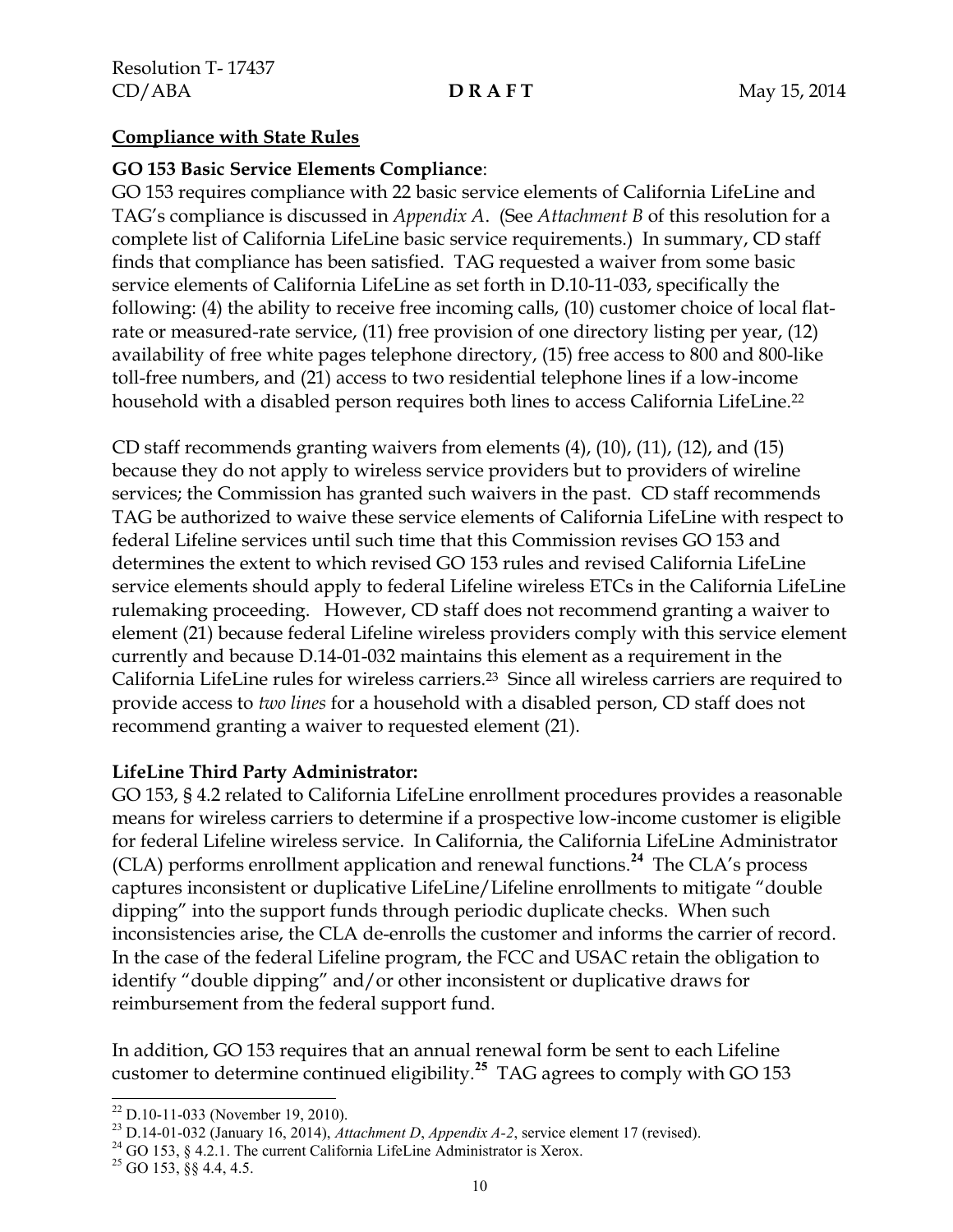Resolution T- 17437 CD/ABA **D R A F T** May 15, 2014

requirements, including consumer enrollment, prequalification, certification, eligibility verification and annual renewal, and working with the CLA. TAG stated it will not provide discounted wireless service until the low-income customer is determined eligible and enrolled by the CLA. Once established, TAG will adjust monthly charges to reflect credits for service used and thereby will apply the federal Lifeline support cost to the customer's chosen service/rate plan.

CD staff recommends that the GO 153 California LifeLine enrollment application, verification, and renewal requirements continue to be used in evaluating wireless carrier requests for ETC designation to serve California consumers. CD staff recommends that the Commission require TAG to label clearly its wireless offerings as "*federal Lifeline service"*. Doing so would minimize customer confusion between the California LifeLine and federal Lifeline programs, disseminate adequate information about potential coverage and service quality issues, and provide copies of all marketing materials including, but not limited to, customer service representative scripts, internet marketing, and posters and brochures to CPUC California LifeLine staff for review and approval prior to publication and distribution.

### **Resolution T-17002 Compliance:**

 $\overline{\phantom{a}}$ 

TAG has satisfied the applicable requirements set forth in Resolution T-17002 including, but not limited to: providing Lifeline-only services within the proposed service area; providing the designated services; and complying with advertising rules as required by the FCC such as using printed advertisements, billboards, public transit signage, and brochures, all of which will state clearly support from the federal Lifeline program only.

At the time of review, TAG continues to pay its annual PUC User Fees and timely surcharges. As a condition of its Commission authority and its ETC designation, TAG must remain current with its payments. The Commission may revoke TAG's authority if the company does not remit timely fees and surcharges. The Commission shall also notify the USAC and the FCC of the effective date of such a revocation.

TAG states it has the ability to remain functional in emergency situations by working with its underlying carriers, Sprint and Verizon. TAG commits to satisfy all applicable state and federal requirements related to consumer protection and service quality standards.

**Providing Federal Lifeline Wireless Service to Customers in Small LEC Service Areas:** TAG does not seek ETC designation in the service areas of the Small LECs. Consistent with the policy adopted in Resolution T-17284, TAG requests that the Commission order the Small LECs to provide a list of the ZIP+4 codes**<sup>26</sup>** associated with the Small LECs

<sup>&</sup>lt;sup>26</sup> ZIP+4 code is the standard ZIP code with a four digit add-on code. This add-on code identifies a smaller geographic region within the main code, such as a city block, office building, etc. In Resolution T-17284, Virgin Mobile was required to screen prospective Lifeline customers to ensure they do not reside in the Small LECs' territories. The screening can be accomplished by using the list of ZIP+4 codes for the Small LEC service areas.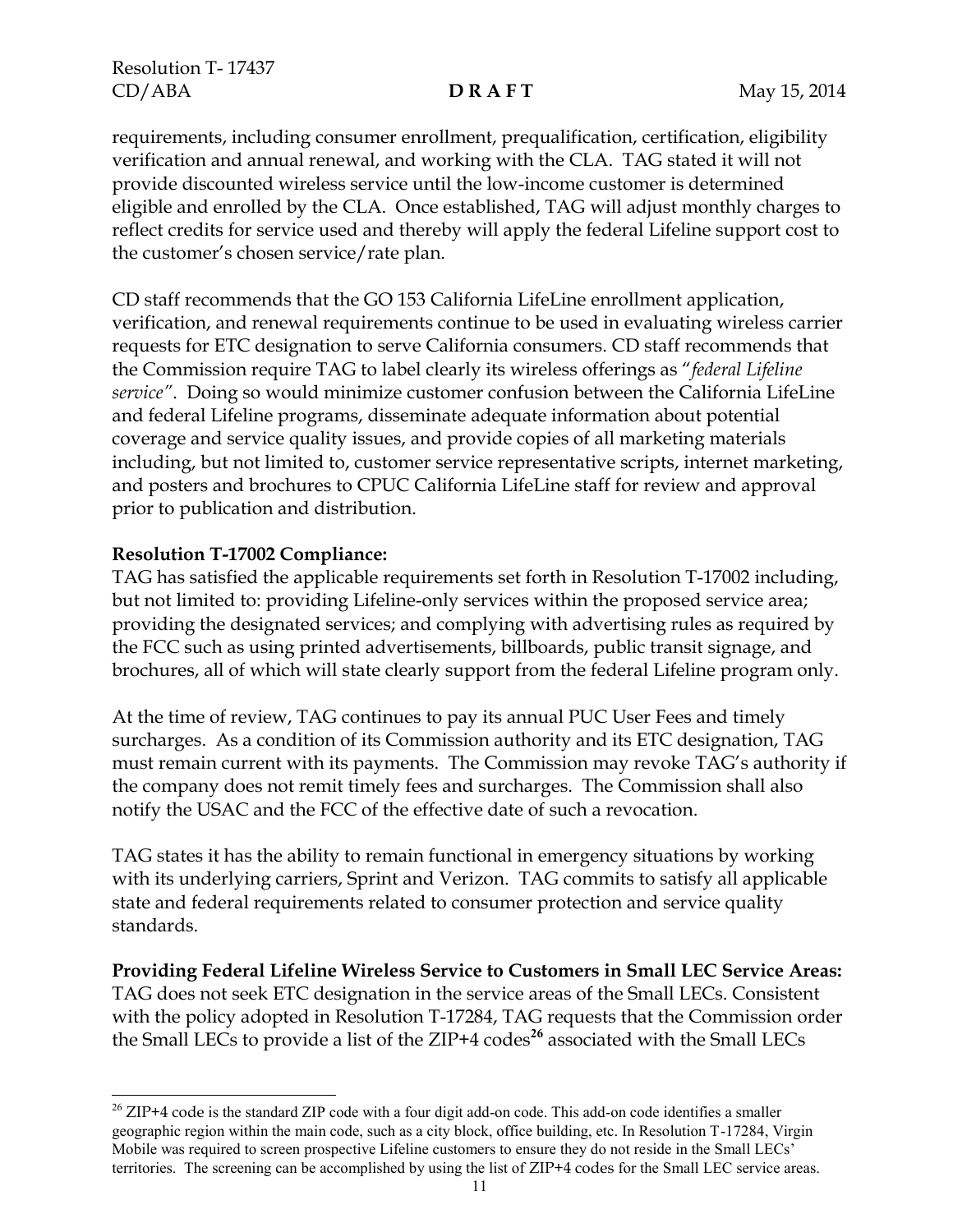Resolution T- 17437 CD/ABA **D R A F T** May 15, 2014

service areas. TAG will use that data to ensure that no federal Lifeline wireless service is offered to customers residing in the Small LECs' services areas.

CD staff recommends that the Commission require the Small LECs to provide to TAG, as they do for all current ETCs, an updated ZIP+4 code data list of the Small LECs' service areas**<sup>27</sup>** within 30 days of the effective date of this Resolution, as appropriate for the carrier and the service area. The Small LECs should also be required to provide to TAG any update to the ZIP+4 code data, as needed. TAG should file a copy of any updated ZIP+4 code data list with the Communications Division Director and the CLA. The ZIP+4 code data shall be provided in an MS Excel file (.xls) format via email to the CD Director. The Small LECs also shall provide the CLA the ZIP+4 code data in a format specified by the CLA.

CD staff considers it appropriate for the Commission to rely on the Small LECs to monitor for instances where they believe a wireless carrier is providing federal Lifeline wireless service to any Small LEC customers. Should such instances arise, the Small LECs can raise for Commission review any related concerns about TAG's behavior or practices in the Small LECs' service areas. If the matter cannot be resolved informally, the Small LECs can file a formal complaint with the Commission.

### **Public Interest Determination:**

Before recommending designation of a carrier as an ETC, CD staff must determine that doing so would be in the public interest for California consumers.<sup>28</sup> In the Lifeline Order, the FCC clearly states the importance of promoting universal service principles<sup>29</sup> and in that context that the Lifeline program includes a public interest determination particularly for Lifeline-only ETCs where forbearance of the facilities-based requirement exists.30 TAG explained how its service offering would give added value to low-income customers in the targeted service areas. Since the federal Lifeline program adopted a technology-neutral definition for supported service, TAG gives consumers other choices of service plans and price in addition to mobility, a key element to staying connected. While wireless connectivity has limitations, the choice of mobile communications is a benefit if it fits a low-income customer's budget, needs, and lifestyle. TAG states that it meets the FCC criteria for public interest determination, including the benefits of increased competitive choice, convenience, security with mobility, ability to purchase additional usage, and the ability to use supported service to send and receive text messages in a prepaid plan.

 $\overline{\phantom{a}}$ 

 $^{27}$  On July 5, 2011, the Small LECs filed with the CPUC the ZIP+4 code data pursuant to Resolution T-17284. On July 6, 2011, Frontier Communications West Coast, Inc. filed the ZIP+4 code data for its service areas pursuant to T-17284.

<sup>&</sup>lt;sup>28</sup> In the Matter of Federal-State Joint Board on Universal Service, Report and Order, CC Dkt 96-45 (FCC 05-46), released Mar 17, 2005 ¶ 40 and CPUC Resolution T-17002, *Appendix A, Section II-G: Public Interest Determination.*

 $29$  47 U.S.C. § 254(b)(c)(e)(2).

<sup>30</sup> *Lifeline Reform Order* at ¶¶ 219,378, 362, and fn 968.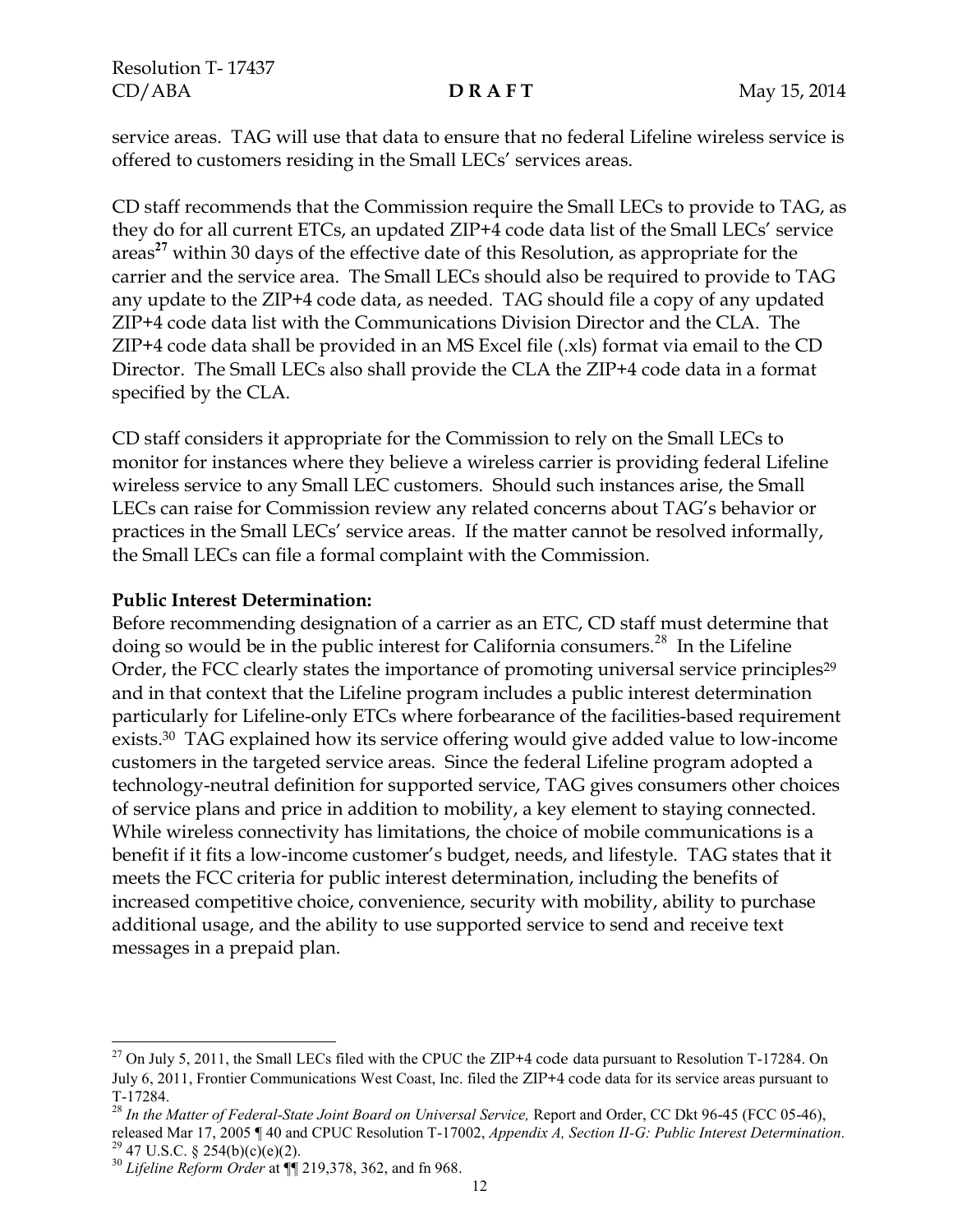### Price Analysis

When analyzing pricing, it is appropriate to rely on competitive forces to determine what plans are reasonable. Therefore, CD recommends that federal Lifeline plans based on currently available retail plans be considered reasonable and should be offered to federal Lifeline customers, less the federal support amount(s).

CD staff evaluated TAG's proposed through the prism of the expected monthly cost to a low-income consumer based on average minutes of use<sup>31</sup> in comparison to comparable incumbent local exchange carrier (ILEC) Lifeline plans and other wireless ETC Lifeline plans.

TAG's proposed plans in the service area will offer consumers low-cost Lifeline-only service with a choice of plans. As stated earlier, AL 3B revised the proposed services to include a *TAG Basic Plan 250* with 250 voice minutes and 250 domestic texts at no cost (\$0), *TAG Mobile Plan 1,000* with 1,000 voice minutes and 1,000 domestic texts for \$20 per month, and *TAG Mobile Plan Unlimited* with unlimited voice and domestic text for \$30 per month. As proposed, TAG's wireless offerings have equal or better value for lowincome customers when compared to other prepaid wireless Lifeline packages.

Customers can purchase, as needed, TAG's *California Lifeline Replenishment* airtime available at its retail locations and its website to "top up" minutes of voice and text. Chart 1 shows that if a Lifeline customer exhausts the monthly 250 minutes, in order to obtain the 615 Average wireless Minutes of Use per month, s/he can purchase *California Lifeline Replenishment* to add time. The \$16.50 purchase recharges 500 minutes. Staff's review found that when a Lifeline customer requires more than 250 minutes in a month, the additional out-of-pocket cost of a 500-minute re-charge for \$16.50 betters the cost of a majority of existing plans. Staff finds TAG's proposed plan equal to or better than other prepaid federal Lifeline wireless plans currently available.

 $\overline{\phantom{a}}$ <sup>31</sup> *In the Matter of Implementation of Section 6002(b) of the Omnibus Budget Reconciliation Act of 1993 Annual Report and Analysis of Competitive Market Conditions With Respect to Mobile Wireless, Including Commercial Mobile Services*, WT Dkt. No. 11-186 (FCC 13-34) (*Sixteenth Report on Mobile Competition).* The FCC annually issues a mobile competition report which reflects analysis of 2011 data submitted by carriers. CD staff analysis uses the 615 average minutes of use (MOU) for wireless voice as a base to evaluate Lifeline plan offerings (Table 38).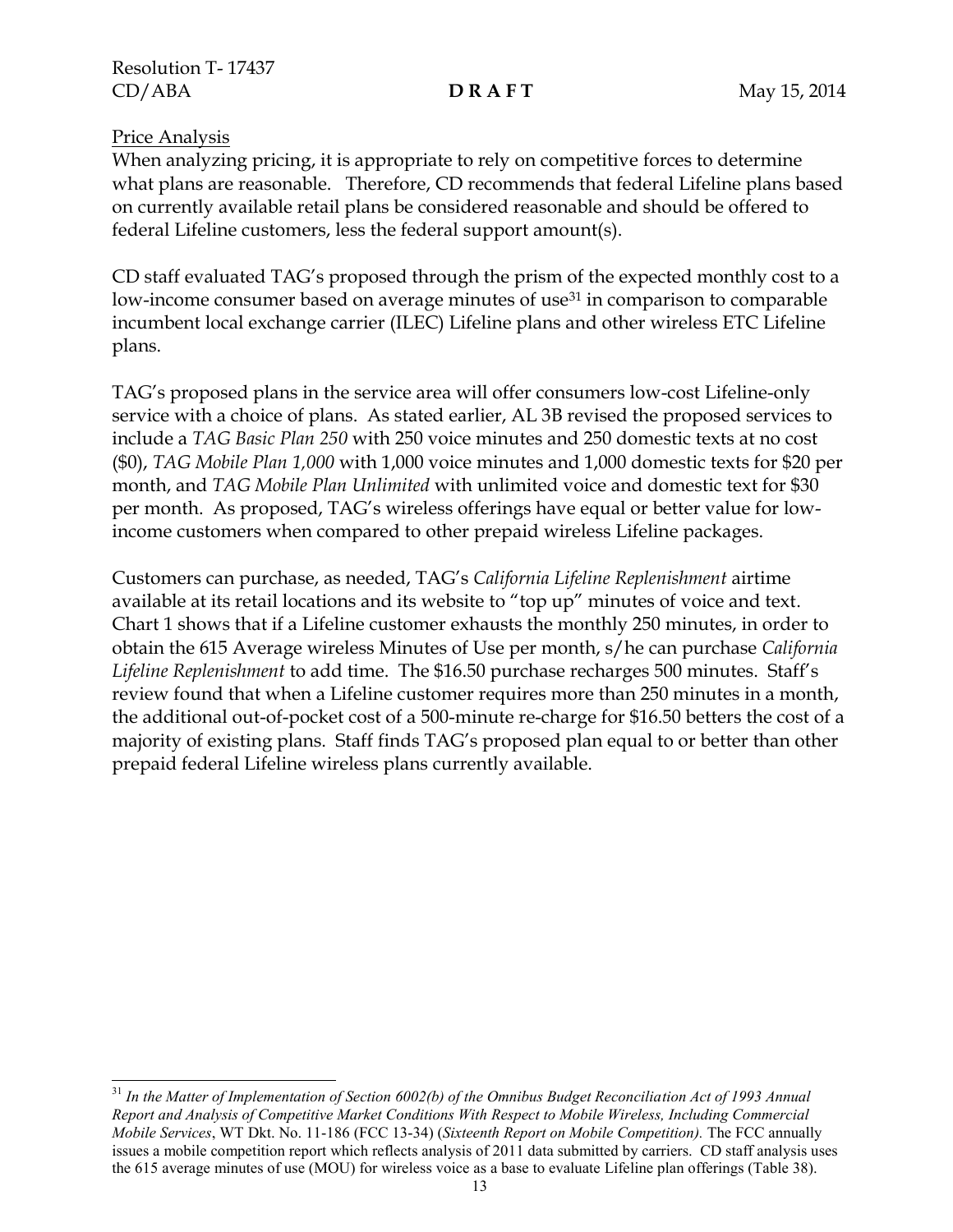### Resolution T- 17437 CD/ABA **D R A F T** May 15, 2014

Chart 1 -- Comparison of Proposed Federal Lifeline Wireless Plans to Other Prepaid Federal Lifeline Wireless Plans in Service Area (Assuming Average Wireless MOU)

|                                                                                                                                                                                                                   | <b>TAG Basic</b><br><b>Plan 250</b> | <b>TAG</b><br>1000 | <b>TAG</b><br>Mobile Plan Mobile Plan<br>Unlimited | Nexus 250 | Nexus 500 | <b>Nexus 1000</b> | Cricket<br>Unlimited |  |  |
|-------------------------------------------------------------------------------------------------------------------------------------------------------------------------------------------------------------------|-------------------------------------|--------------------|----------------------------------------------------|-----------|-----------|-------------------|----------------------|--|--|
| Avg. MOU*                                                                                                                                                                                                         | 615                                 | 615                | 615                                                | 615       | 615       | 615               | 615                  |  |  |
| <b>Basic Plan Minutes (allowance)</b>                                                                                                                                                                             | 250                                 | 1000               | Unlimited                                          | 250       | 500       | 1000              | Unlimited            |  |  |
| <b>Texts included</b>                                                                                                                                                                                             |                                     | L,                 |                                                    | ä,        |           |                   |                      |  |  |
| Avg. Excess MOUs                                                                                                                                                                                                  | 365                                 | ä,                 | ٠                                                  | 365       | 115       | ÷.                | ÷.                   |  |  |
| Cost per Min in excess of<br>allowance                                                                                                                                                                            | \$0.033                             | \$0                | \$0                                                | \$0.033   | \$0.033   | \$0               | \$0                  |  |  |
| Cost of excess minutes**                                                                                                                                                                                          | \$12.05                             | \$0                | \$0                                                | \$12.05   | \$3.80    | \$0               | \$0                  |  |  |
| Min. Lifeline Plan Cost (per D.10-11-<br>033) or Cost per Plan                                                                                                                                                    | \$0.00                              | \$20.00            | \$30.00                                            | \$2.50    | \$3.50    | \$20.00           | \$21.50              |  |  |
| <b>Total GO 153 Cost to Customers</b>                                                                                                                                                                             | \$12.05                             | \$20.00            | \$30.00                                            | \$14.55   | \$7.30    | \$20.00           | \$21.50              |  |  |
| Caller ID                                                                                                                                                                                                         |                                     |                    |                                                    |           |           |                   |                      |  |  |
| <b>Long Distance</b>                                                                                                                                                                                              |                                     |                    |                                                    | ٠         |           | ÷                 |                      |  |  |
| Voicemail                                                                                                                                                                                                         | $\sim$                              | ٠                  | $\sim$                                             | ٠         | ٠         |                   |                      |  |  |
| <b>Federal Excise Tax</b>                                                                                                                                                                                         | ٠                                   | ä,                 | ٠                                                  | ä,        | ä,        | ÷.                | ÷.                   |  |  |
| <b>Total Additional costs of vertical</b><br>features                                                                                                                                                             | ٠                                   | ٠                  |                                                    |           |           |                   |                      |  |  |
| <b>Total Cost to Lifeline Customers</b><br>with 615 MOU and additional costs<br>of vertical features                                                                                                              | \$12.05                             | \$20.00            | \$30.00                                            | \$14.55   | \$7.30    | \$20.00           | \$21.50              |  |  |
| Plan choices based on Supplement AL 3B filed February 22, 2013<br>* Average Minutes of Use based on FCC 13-34 16th Mobile Wireless Competition Report issued March 19, 2013, Table 38. Avg MOU<br>615, Year 2011. |                                     |                    |                                                    |           |           |                   |                      |  |  |
|                                                                                                                                                                                                                   |                                     |                    |                                                    |           |           |                   |                      |  |  |

\*\* Cost of Excess Minutes (365) assumes purchase of TAG's *California Lifeline Replenishment* top-up of 500 Minutes for \$16.50, \$0.033 per minute.

# Comparable Local Usage and Equal Access

The FCC requires neither a local usage plan comparable to an incumbent's offering nor equal access to long distance carriers when no other ETC in the area provides such. TAG, however, provides a summary of its federal Lifeline wireless plans comparable to other retail federal Lifeline wireless and prepaid wireless plans offered by local exchange carriers to demonstrate its competitive service for the price when including Average Minutes of Use by a customer in a month. See Chart 2.

Chart 2 -- Comparison of Proposed Federal Lifeline Wireless Plans to California ILEC Federal Lifeline Wireless Measured Rate Plans and Prepaid Wireless Plans (Assuming Average Wireless MOU)

|                                                                                                      | <b>TAG Basic</b><br><b>Plan 250</b> | <b>TAG</b><br>Mobile Plan Mobile Plan<br>1000 | <b>TAG</b><br>Unlimited  | <b>AT&amp;T Lifeline   AT&amp;T Lifeline</b><br><b>MR</b><br>(minimum) | <b>MR</b><br>(maximum) | Verizon<br><b>Lifeline MR</b><br>(minimum) | Verizon<br><b>Lifeline MR</b><br>(maximum) | Virgin<br><b>Mobile</b><br><b>PayLo 1500</b> | <b>Nexus</b><br>Reach Out<br>Simple Plan<br>1000 | <b>Metro PCS</b><br>Unlimited | AT&T Go<br>Phone<br><b>Unlimited</b><br>Talk & Text | <b>Sprint Talk</b><br>450 | Verizon<br><b>Talk 450</b> |
|------------------------------------------------------------------------------------------------------|-------------------------------------|-----------------------------------------------|--------------------------|------------------------------------------------------------------------|------------------------|--------------------------------------------|--------------------------------------------|----------------------------------------------|--------------------------------------------------|-------------------------------|-----------------------------------------------------|---------------------------|----------------------------|
| Avg. MOU*                                                                                            | 615                                 | 615                                           | 615                      | 615                                                                    | 615                    | 615                                        | 615                                        | 615                                          | 615                                              | 615                           | 615                                                 | 615                       | 615                        |
| Basic Plan Minutes (allowance)                                                                       | 250                                 | 1000                                          | Unlimited                | 146                                                                    | 146                    | 146                                        | 146                                        | 1500                                         | 1000                                             | Unlimited                     | Unlimited                                           | 450                       | 450                        |
| Avg. Excess MOUs                                                                                     | 365                                 | ٠                                             |                          | 469                                                                    | 469                    | 469                                        | 469                                        | ÷                                            |                                                  |                               |                                                     | 165                       | 165                        |
| Cost per Min in excess of<br>allowance                                                               | \$0.033                             | \$0                                           | \$0                      | \$0.033                                                                | \$0.033                | \$0.033                                    | \$0.033                                    | \$0.100                                      | \$0                                              | \$0                           | \$0                                                 | \$0.450                   | \$0.450                    |
| Cost of excess minutes**                                                                             | \$12.05                             | \$0                                           | \$0                      | \$15.48                                                                | \$15.48                | \$15.48                                    | \$15.48                                    | \$0                                          | \$0                                              | \$0                           | \$0                                                 | \$74.25                   | \$74.25                    |
| Min. Lifeline Plan Cost (per D.10-11-<br>033) or Cost per Plan                                       | \$0.00                              | \$20.00                                       | \$30.00                  | \$2.50                                                                 | \$3.66                 | \$2.50                                     | \$3.66                                     | \$30.00                                      | \$52.95                                          | \$40.00                       | \$60.00                                             | \$39.99                   | \$44.99                    |
| Total GO 153 Cost to Customers                                                                       | \$12.05                             | \$20.00                                       | \$30.00                  | \$17.98                                                                | \$19.14                | \$17.98                                    | \$19.14                                    | \$30.00                                      | \$52.95                                          | \$40.00                       | \$60.00                                             | \$114.24                  | \$119.24                   |
| <b>Caller ID</b>                                                                                     | $\sim$                              | ٠                                             | $\sim$                   | \$9.99                                                                 | \$9.99                 | \$7.95                                     | \$7.95                                     | $\sim$                                       | $\overline{\phantom{a}}$                         | $\sim$                        | $\overline{\phantom{a}}$                            | $\overline{\phantom{a}}$  | $\sim$                     |
| <b>Long Distance</b>                                                                                 | $\sim$                              | ٠                                             | $\overline{\phantom{a}}$ | \$6.99*                                                                | \$6.99*                | \$15.99                                    | \$15.99                                    | $\sim$                                       |                                                  | ÷,                            | $\overline{\phantom{a}}$                            | $\overline{\phantom{a}}$  | $\sim$                     |
| Voicemail                                                                                            | $\overline{\phantom{a}}$            | ٠                                             | $\overline{\phantom{a}}$ | N/A                                                                    | N/A                    | \$7.45                                     | \$7.45                                     | $\sim$                                       |                                                  | ۰                             |                                                     | ٠                         | ٠                          |
| <b>Federal Excise Tax</b>                                                                            | $\overline{\phantom{a}}$            | ٠                                             |                          | \$0.08                                                                 | \$0.11                 | \$0.08                                     | \$0.11                                     | $\overline{\phantom{a}}$                     |                                                  |                               |                                                     | $\overline{\phantom{a}}$  | $\overline{\phantom{a}}$   |
| <b>Total Additional costs of vertical</b><br>features                                                | $\overline{\phantom{a}}$            | $\overline{\phantom{a}}$                      | $\overline{\phantom{a}}$ | \$17.06                                                                | \$17.09                | \$31.47                                    | \$31.50                                    | $\sim$                                       | $\overline{\phantom{a}}$                         | ٠                             | $\overline{\phantom{a}}$                            | $\overline{\phantom{a}}$  | $\overline{\phantom{a}}$   |
| <b>Total Cost to Lifeline Customers</b><br>with 769 MOU and additional costs<br>of vertical features | \$12.05                             | \$20.00                                       | \$30.00                  | \$35.04                                                                | \$36.23                | \$49.45                                    | \$50.64                                    | \$30.00                                      | \$52.95                                          | \$40.00                       | \$60.00                                             | \$114.24                  | \$119.24                   |
| Plan choices based on Supplement AL 3B filed February 22, 2013                                       |                                     |                                               |                          |                                                                        |                        |                                            |                                            |                                              |                                                  |                               |                                                     |                           |                            |

\* Average Minutes of Use based on FCC 13-34 *16th Mobile Wireless Competition Report* issued March 19, 2013, Table 38. Avg MOU 615, Year 2011.

\*\* Cost of Excess Minutes (365) assumes purchase of TAG's *California Lifeline Replenishment* top-up of 500 Minutes for \$16.50, \$0.033 per minute.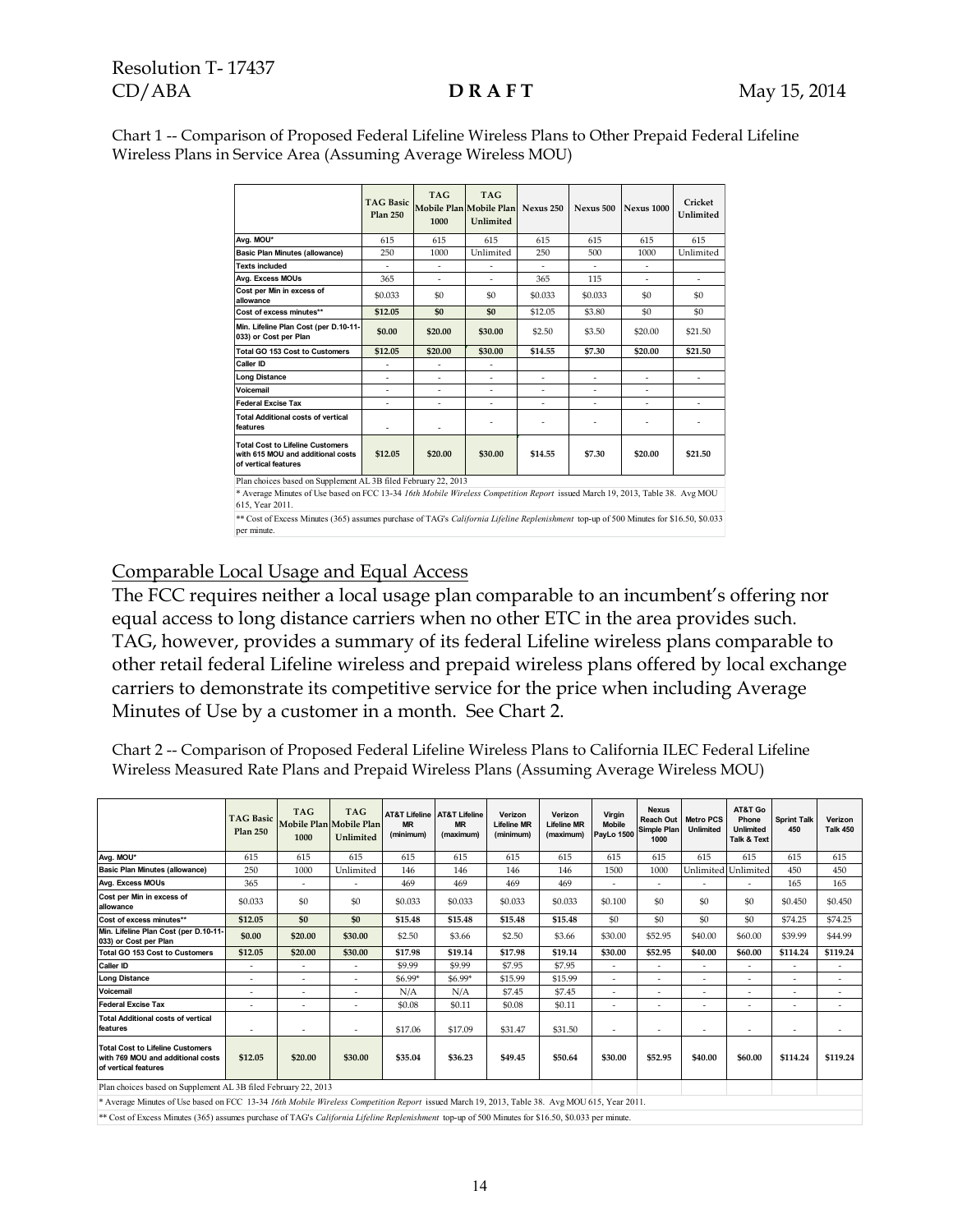## **Due Diligence Review:**

An integral part of CD's processing of an ETC designation request is a due diligence review of the requesting carrier to supplement the public interest analysis and to determine if the carrier has engaged in behavior that may call into question its fitness to be granted ETC designation to serve California consumers. The due diligence review includes, but is not limited to, confirming that a company is current with payment of California Public Utilities Commission Reimbursement Fees (referred to as PUC User Fees)<sup>32</sup> and surcharges<sup>33</sup> as required to maintain its operating authority. In addition, CD conducts independent research about a carrier to provide the Commission with background information that may be pertinent in deciding whether or not to grant the ETC designation request. Typical research methods are performing Lexis/Nexis legal resource searches, Google Internet searches, reviewing industry and trade publications, querying other governmental agencies (e.g. California Secretary of State for business registration), reviewing a company's the history of operations, and checking CPUC surcharge and user fee payment schedules to ensure timely submission of monies to date.

In CD's due diligence review of TAG, we did not uncover any substantive fitness issues to deny approval of TAG's ETC request. We, therefore, believe TAG's ETC request is consistent with the public interest. TAG, however, is put on notice that should substantive issues emerge after this ETC is approved which raises public interest questions about TAG's operations, the Commission may pursue an enforcement action which may include fines, penalties, and the revocation of ETC designation and/or wireless identification registration authority.

### **Safety Concerns:**

Although wireless phone service offers great mobility for consumers, there are safety concerns related to wireless mobile phone service and E-911 and/or 911 connection limitations. Where there is a lack of coverage, poor signal strength, or atmospheric or terrain conditions that affect connections, emergency calls may not be completed. In rural areas, for example, with spotty connectivity or interference (e.g. due to geographic or structural obstacles), wireless mobile resellers of wholesale facilities service cannot guarantee full, accessible emergency connections for their own direct customers. An incomplete emergency call can have devastating results. Given that E-911 and/or 911 safety is a common concern for all of California's wireless customers, CD staff recommends that TAG be required to fully and clearly inform prospective federal Lifeline wireless customers that coverage limitations may affect wireless mobile phone service access to E-911 and/or 911 in the event of an emergency. Such disclosures include, but are not limited to, clear statements on marketing materials and conspicuous placement on the public website in the form of information content on webpages, footnotes, and/or listings on a frequently asked questions (FAQ) webpage.

 $\overline{\phantom{a}}$  $32$  PU Code §§ 401, 405, and 431.

<sup>33</sup> PU Code §§ 275-279.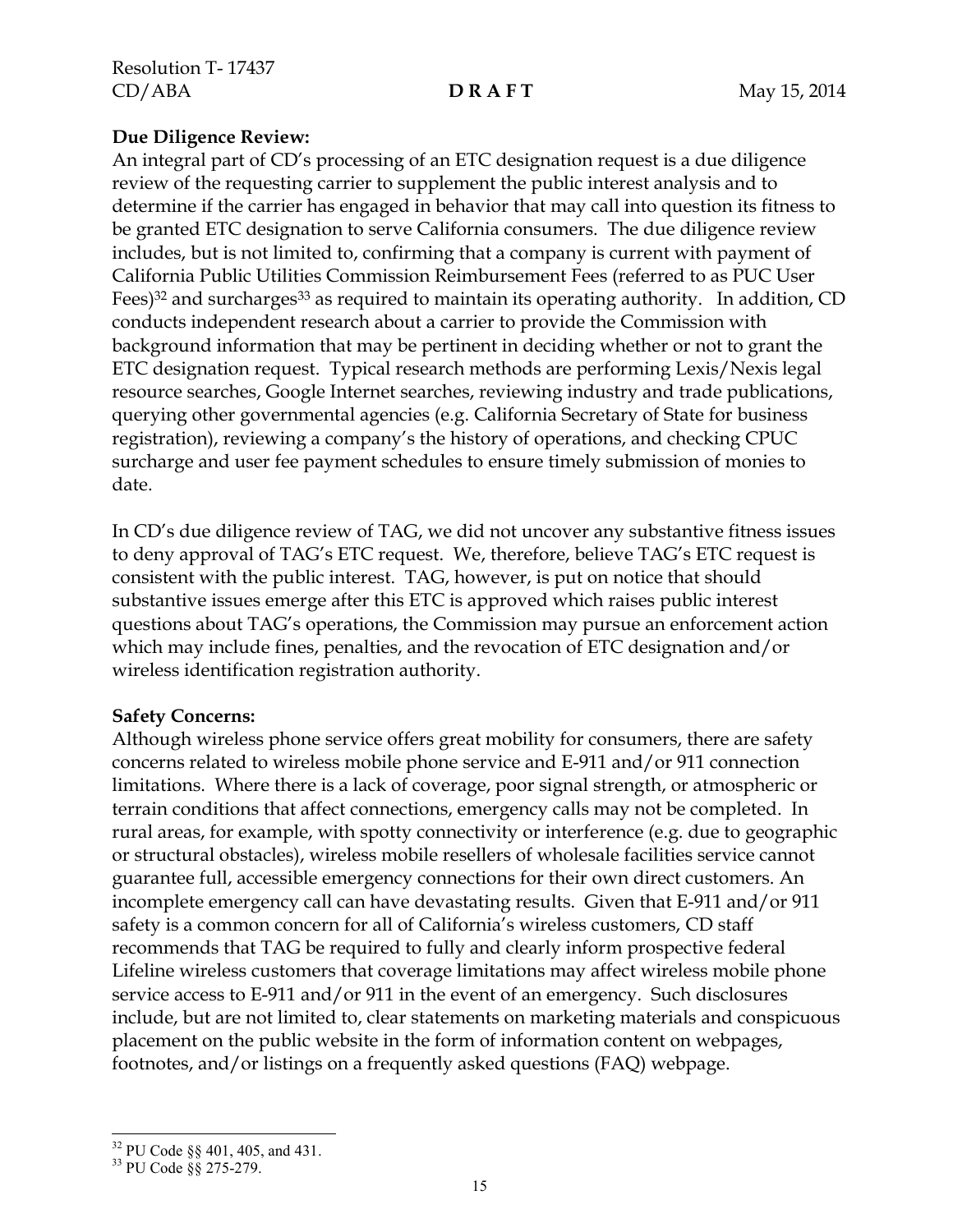## **Changes to Federal Lifeline Wireless Plans:**

Regarding changes to federal Lifeline wireless plan offerings, the prior policy has been that a wireless ETC in California must file a Tier II Advice Letter to request approval of any changes to these federal Lifeline wireless rate plans.34 CD recommends that the Commission apply this rule to TAG's Lifeline plans since these are not based on a retail plans currently available to all prospective customers at the time of filing. Such request shall demonstrate that the change complies with Resolution T-17002, i.e. *Appendix A-Sections II-E: Local Usage* and *II-G: Public Interest Determination*, all applicable GO 153 rules, and pricing rules pursuant to D.10-11-033 or as modified and/or updated by subsequent Decisions and/or Resolutions effective at the time of the request.

# **Final Conclusions and Staff Recommendations:**

CD staff recommends conditional approval of the federal Lifeline wireless ETC designation TAG requests for the purpose of offering federal Lifeline wireless service in California in the service areas of the URF carriers, excluding the Small LEC service areas. Designation as a federal Lifeline ETC to commence federal Lifeline wireless operations in California requires full compliance with the following requirements:

- TAG will comply with 47 C.F.R. § 54.401(d) by filing the required information directly with USAC to certify that its federal Lifeline wireless plan meets federal requirements under the USAC administration. TAG is obligated to report within 30 days of receipt from USAC that compliance has been achieved via a letter to the Director of CD including a copy of the information submitted to USAC and a copy of TAG's certification of approval from the USAC;
- Per CD staff's recommendation to deny its waiver, TAG will offer access to two residential telephone lines in a household with a disabled person, pursuant to GO 153 service element (21);
- TAG will provide marketing materials to the CPUC California LifeLine staff for review prior to distribution and advertising;
- TAG will comply with CPUC User Fee and Public Purpose Program surcharge requirements because failure to comply with fee and surcharge remittance requirements may lead to enforcement action including, but not limited to, revocation of TAG's ETC designation and/or wireless identification registration authority;
- TAG will file a copy of updated ZIP+4 code data list with the Director of CD and the California LifeLine Administrator; and,
- TAG will post safety-concern content about wireless telephone service coverage limitations on distributed materials and on its company website.

 $\overline{\phantom{a}}$ <sup>34</sup> Resolution T-17339 Ordering Paragraph 3.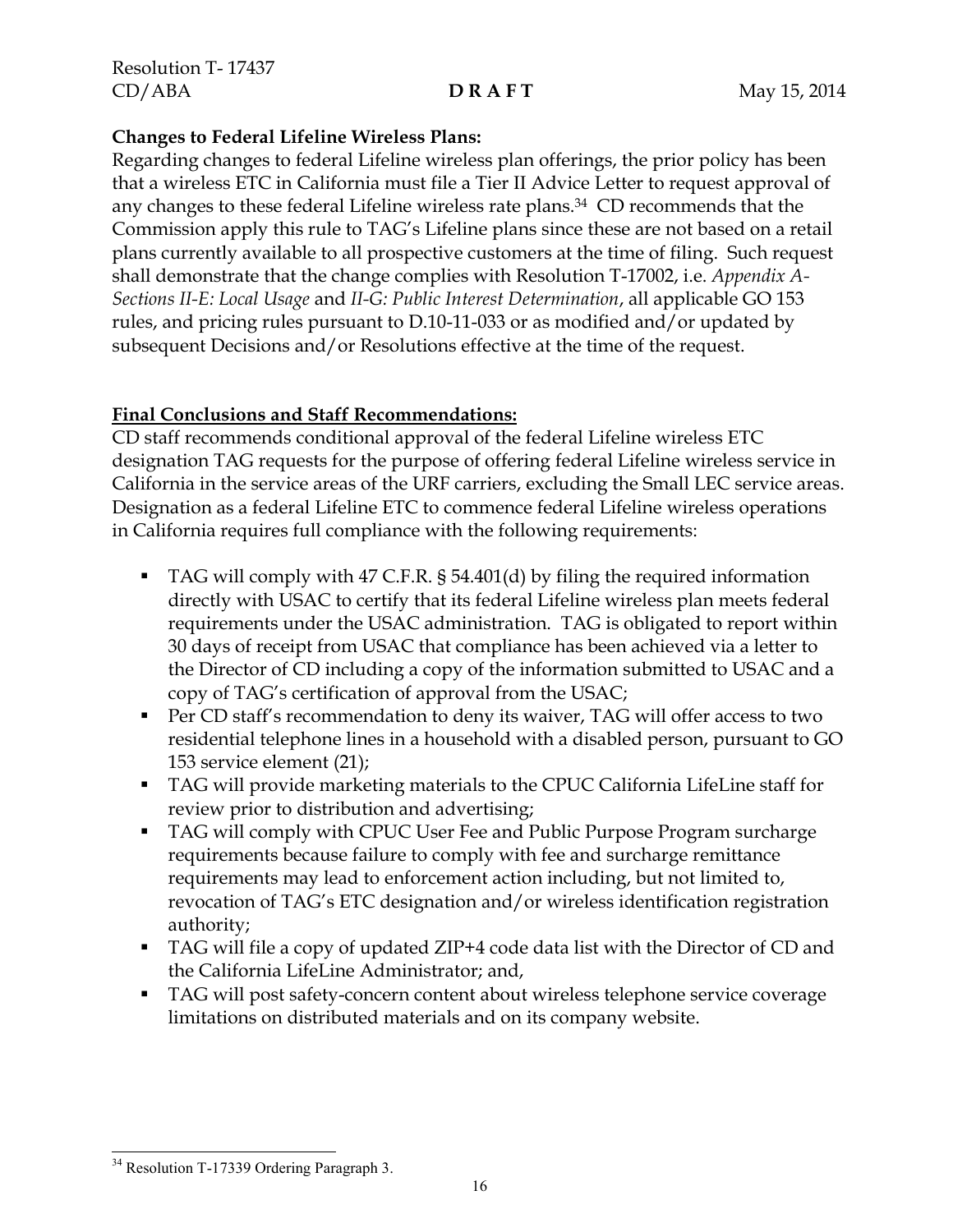# **COMMENTS**

In compliance with P.U. Code § 311(g), the Commission emailed a notice letter on April 15, 2014, informing all parties on the eligible telecommunications carrier service list of the availability of this resolution for public comments at the Commission's website www.cpuc.ca.gov. The notice letter also informed parties that the final conformed resolution adopted by the Commission will be posted and available at this same website.

# **FINDINGS AND CONCLUSIONS**

- 1. TAG Mobile, LLC, a wireless service provider, is a Texas-based company with principal offices at 1330 Capital Parkway, Carrollton, Texas 75006.
- 2. On June 29, 2011, the Commission issued TAG Mobile, LLC its Wireless Identification Registration number U-4411-C allowing it to operate as a facilitiesbased carrier and mobile wireless reseller of Commercial Mobile Radiotelephone Services (CMRS) to the public in California.
- 3. On September 12, 2012, TAG Mobile, LLC filed Tier III Advice Letter (AL) 3 requesting Eligible Telecommunications Carrier designation to receive federal support to provide only federal Lifeline wireless service to qualified customers in the service areas of the uniform regulatory framework carriers, excluding the small local exchange carriers (Small LECs) service areas. It proposed offering two Lifeline plans, a 275 minute anytime plan for \$2.50 monthly and a 1,000 minute plan for \$20 monthly.
- 4. TAG Mobile, LLC only seeks federal Lifeline support and does not seek federal high-cost fund support or California LifeLine fund support.
- 5. TAG Mobile, LLC filed Supplement AL 3A on October 17, 2012, to revise that it will not assess service or activation charges and clarified that it will initiate wireless service at full retail and will adjust a customer's account when Lifeline eligibility is verified.
- 6. TAG Mobile, LLC filed Supplement AL 3B on February 22, 2013, to modify its offerings to three plans: the *TAG Basic 250 Plan* of 250 voice minutes and 250 domestic texts for no cost (\$0), the *TAG Mobile Plan 1,000* with 1,000 voice and 1,000 domestic texts for \$20 per month, and the *TAG Mobile Plan Unlimited* with unlimited voice and domestic text for \$30 per month.
- 7. TAG Mobile, LLC has met the FCC's Eligible Telecommunications Carrier requirements.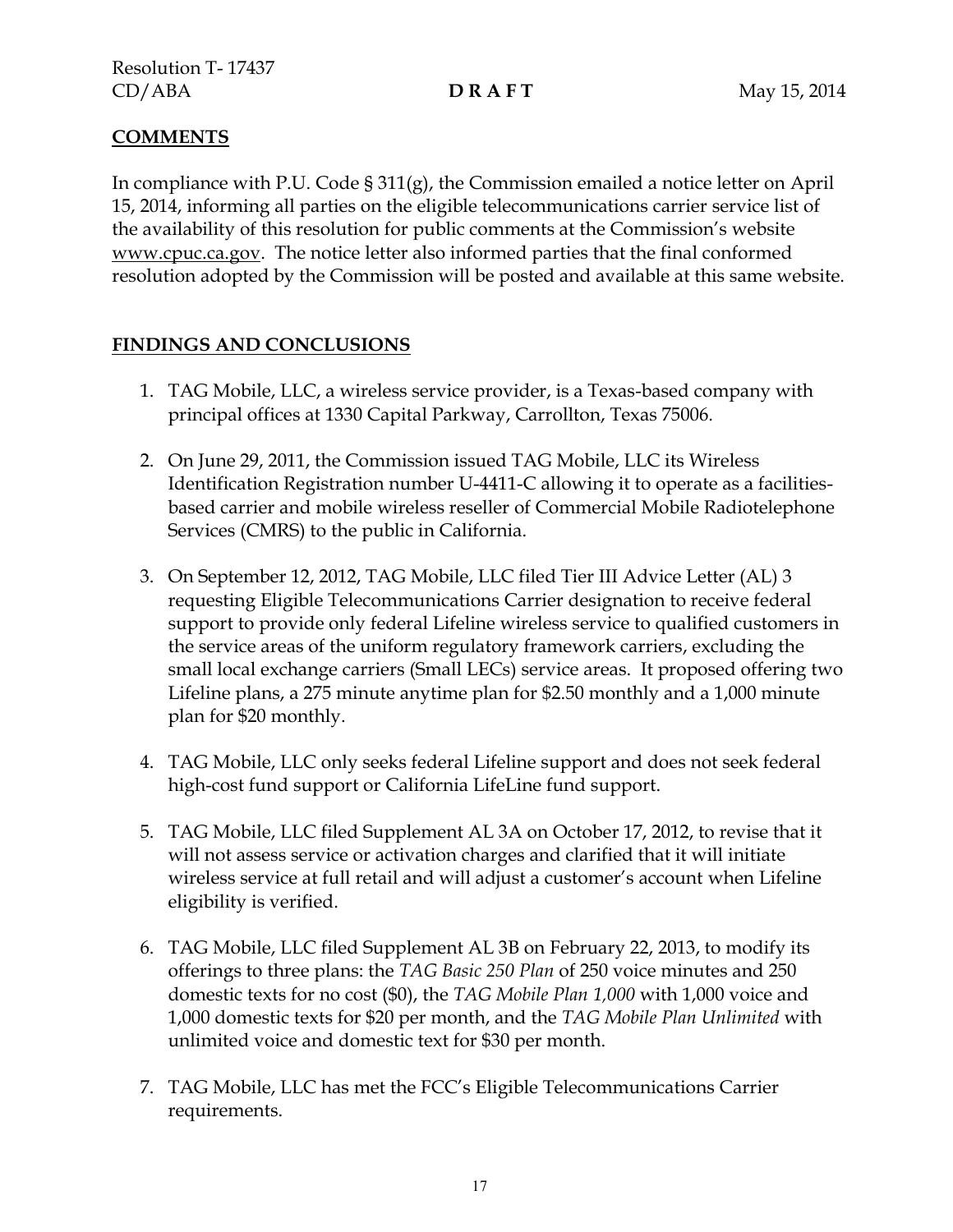- 8. TAG Mobile, LLC will file the required service plan information pursuant to 47 C.F.R. § 54.401(d) with the Universal Service Administrative Company (USAC). USAC will review the service plans to ensure they meet the federal Lifeline requirements. Once accepted, a copy of the information submitted to USAC and a copy of TAG Mobile, LLC's certification of approval from the USAC shall be provided to the Communications Division Director within 30 days of receipt from USAC.
- 9. TAG Mobile, LLC requested a waiver to six service elements of California LifeLine: (4) the ability to receive free incoming calls, (10) customer choice of local flat-rate service or measured-rate service; (11) free provision of one directory listing per year, (12) availability of free white pages telephone directory, (15) free access to 800 and 800-like toll-free numbers, and (21) access to two residential telephone lines if a low-income household with a disabled person requires both lines to access California LifeLine.
- 10. It is reasonable to grant waivers for LifeLine elements (4), (10), (11), (12), and (15) because they do not apply to wireless service providers but to providers of wireline services; the Commission has granted such waivers in the past.
- 11. Communications Division does not recommend granting a waiver to LifeLine element (21) because federal Lifeline wireless providers comply with this service element currently and because Decision 14-01-032 maintains this element as a requirement in the California LifeLine rules for wireless carriers (*Attachment D*, *Appendix A-2,* service element (17)).
- 12. Current General Order 153 shall continue to be used to evaluate ETC designation requests by wireless carriers including federal Lifeline applications and renewals until the Commission revises General Order 153 rules and determines the extent to which revised General Order 153 rules and revised California LifeLine service elements should apply to federal Lifeline wireless offerings in Rulemaking 11-03- 013. TAG Mobile, LLC shall be required to comply with current GO 153 rules, with the exception of the service element waivers granted in this Resolution, until further directed by the Commission.
- 13. TAG Mobile, LLC commits to comply with General Order 153's application, verification, and renewal processes to establish customer eligibility with the California LifeLine Administrator and will not offer federal Lifeline wireless plans to customers until the California LifeLine Administrator approves their Lifeline eligibility.
- 14. TAG Mobile, LLC will label clearly its wireless offerings as *federal Lifeline service* to minimize customer confusion between the California LifeLine and federal Lifeline programs, to include adequate information about the potential coverage and service quality issues, and to provide copies to Communications Division of all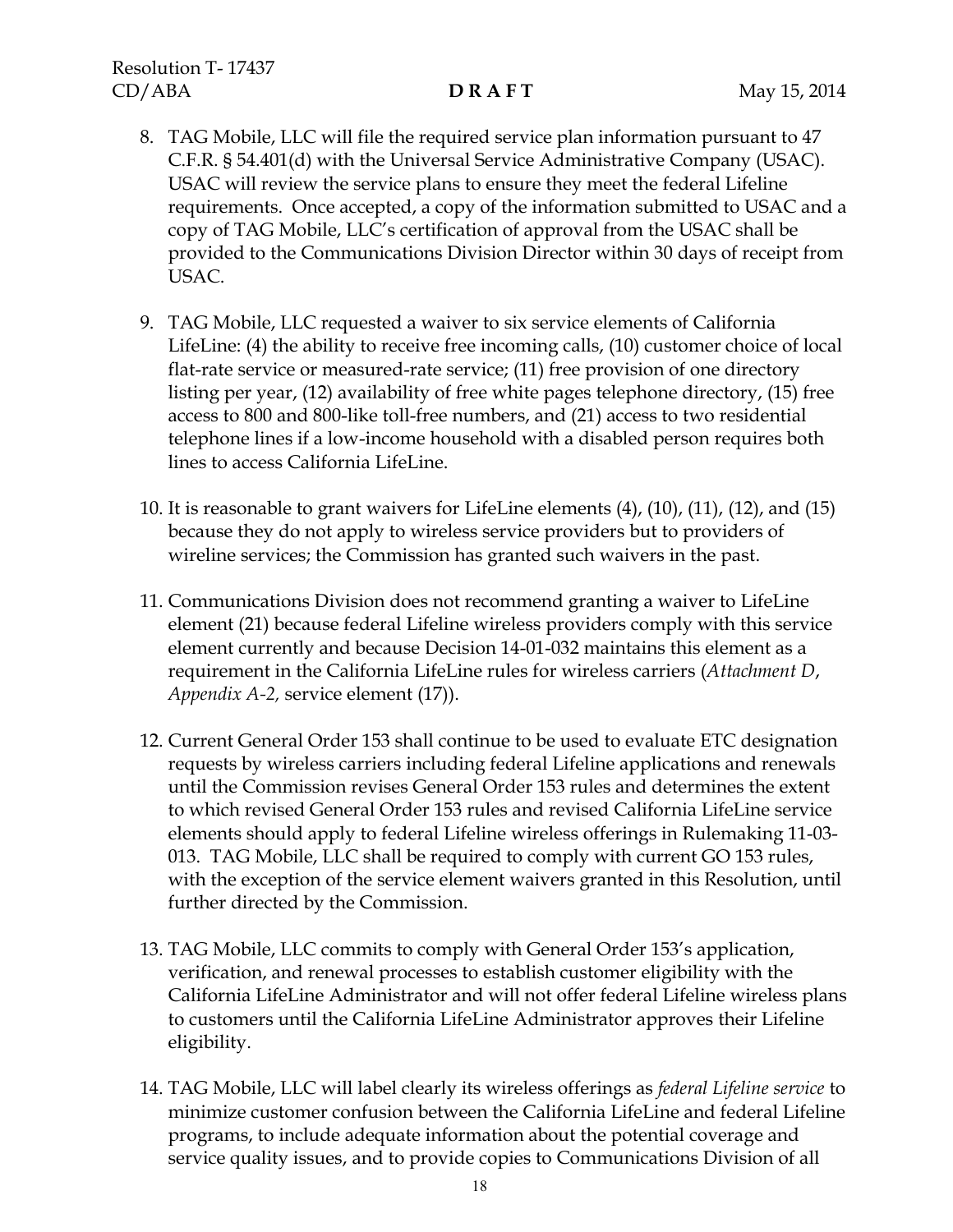marketing materials including, but not limited to, customer service representative scripts, internet marketing, and posters and brochures, for CPUC California LifeLine staff to review and approval prior to publication and distribution. We find this recommendation reasonable and adopt it.

- 15. TAG Mobile, LLC commits to comply with CPUC User Fee and Public Purpose Program surcharge requirements. Failure to comply with fee and surcharge remittance requirements may lead to enforcement action including, but not limited to, revocation of TAG Mobile, LLC's Eligible Telecommunications Carrier designation and/or wireless identification registration authority.
- 16. TAG Mobile, LLC will utilize the ZIP+4 code data of the Small LECs' service areas to ensure that current customers of the Small LECs are not accepted as its federal Lifeline customers. We find this recommendation reasonable and adopt it.
- 17. Communications Division recommends requiring the Small LECs to provide TAG Mobile, LLC an updated ZIP+4 code data in their corresponding service areas within 30 days of the effective date of this Resolution. Communications Division recommends that the Small LECs also be required to provide, on an as-needed basis, any update to the ZIP+4 code data to TAG Mobile, LLC, as with all other wireless designated ETCs in California. TAG Mobile, LLC shall file a copy of any updated ZIP+4 code data with the Communications Division Director and the California LifeLine Administrator (CLA). The ZIP+4 code data shall be provided in an MS Excel file (xls) format via email to the CD director. The Small LECs shall provide the CLA the ZIP+4 code data in a format specified by the CLA.
- 18. The Commission should rely on the Small LECs to monitor whether TAG Mobile, LLC, or any other wireless carrier, is providing federal Lifeline wireless service to any current Small LECs customers. The Small LECs can raise any related concerns about TAG Mobile, LLC, or any other wireless carrier's behavior or practices in the Small LECs' service areas, for Commission review. If the matter cannot be resolved informally, the Small LECs can file a formal complaint with the Commission.
- 19. Communications Division conducted due diligence reviews to determine TAG Mobile, LLC's fitness as it relates to customer protection and found no fitness issues.
- 20. The Commission may pursue an enforcement action which may include fines, penalties, and the revocation of ETC designation and/or wireless identification registration authority should substantive issues emerge after this ETC is approved which raises public interest questions about TAG Mobile, LLC's operations.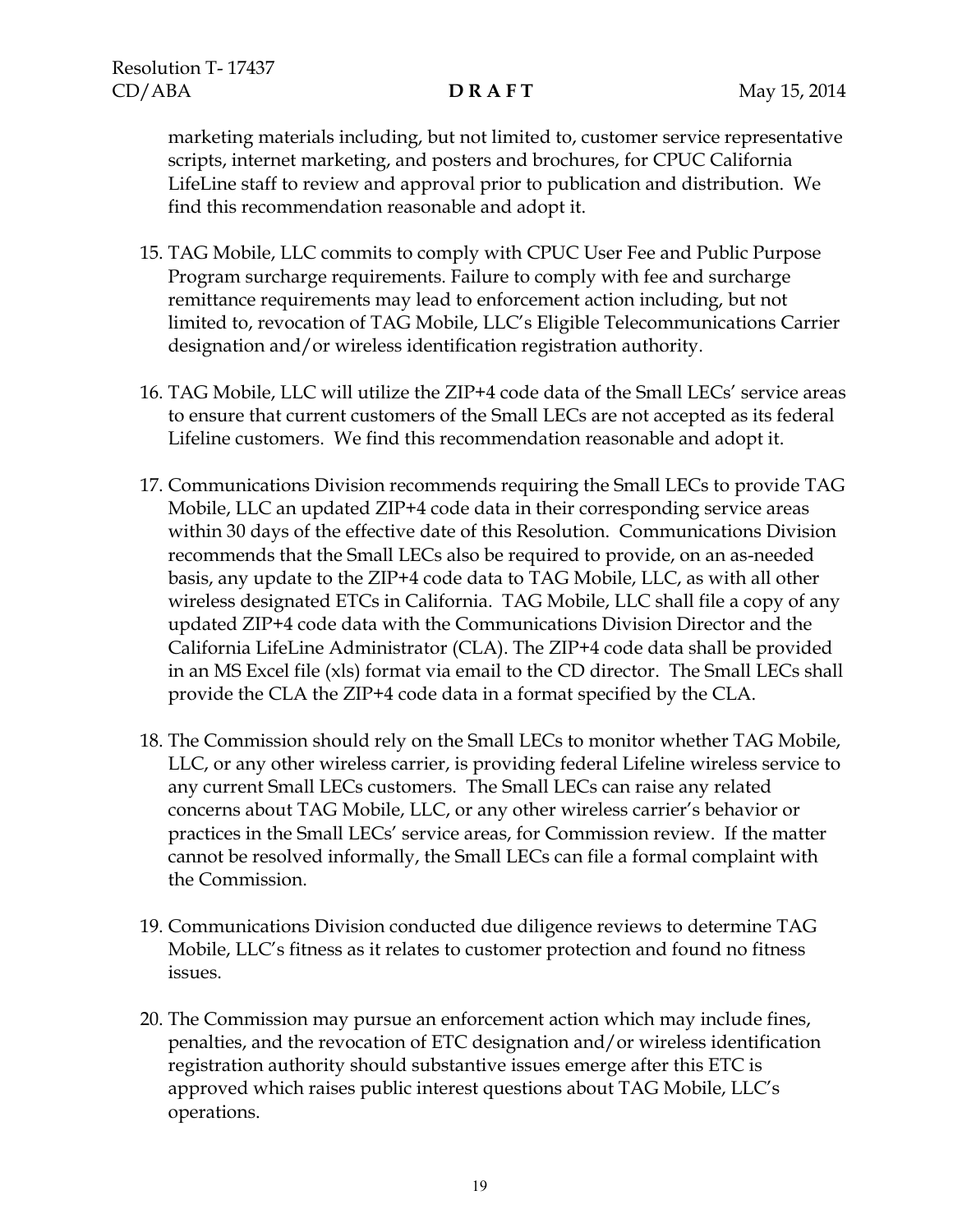- 21. For public safety reasons, TAG Mobile, LLC will clearly inform Lifeline customers that coverage limitations may affect wireless mobile service including E-911/911 emergency calls. Disclosures include, but are not limited to, clear statements on all marketing materials and the company website.
- 22. Communications Division recommends that the Commission's Eligible Telecommunications Carrier rule requiring a Tier II Advice Letter to request approval for any future changes to the federal Lifeline wireless plan approved in this Resolution be applied to TAG Mobile, LLC because the federal Lifeline plans are not based on currently available retail plan offerings. Such request shall demonstrate that the change complies with Resolution T-17002, i.e. *Appendix A-Sections II-E: Local Usage* and *II-G. Public Interest Determination*, all applicable General Order 153 rules, and pricing rules pursuant to Decision 10-11-033 or as modified and/or updated by subsequent Decisions and/or Resolutions effective at the time of the request. We find Communications Division's recommendation reasonable and adopt it.
- 23. On April 15, 2014, the Commission emailed a draft of this resolution to the eligible telecommunications carrier service list for public comments.

## **THEREFORE, IT IS ORDERED** that:

- 1. It is in the public interest to conditionally approve TAG Mobile, LLC, (U-4411-C) with eligible telecommunications carrier (ETC) designation to provide federal Lifeline wireless service throughout California in the service areas of the uniform regulatory framework carriers, excluding the small local exchange carrier (Small LECs) service areas.
- 2. TAG Mobile, LLC's ETC designation approval shall be contingent upon the following: 1) TAG Mobile, LLC shall submit to the Communications Division Director a copy of the information submitted to Universal Service Administrative Company and a copy of TAG Mobile, LLC's certification of approval from the USAC within 30 days of receipt from USAC of its compliance with 47 C.F.R. § 54.401(d) related to its federal Lifeline wireless plan; 2) the review by the CPUC California LifeLine staff of TAG Mobile, LLC's marketing materials prior to distribution and publication; and, 3) TAG Mobile, LLC shall note clearly wireless mobility safety content on all distributed federal Lifeline materials and on the company website.
- 3. TAG Mobile, LLC shall offer the federal Lifeline wireless service plans *TAG Basic 250 Plan* with 250 voice minutes and 250 domestic texts for no cost (\$0), *TAG Mobile Plan 1,000* with 1,000 voice and 1,000 domestic texts for \$20 per month, and *TAG Mobile Plan Unlimited* with unlimited voice and domestic text for \$30 per month to Lifeline customers.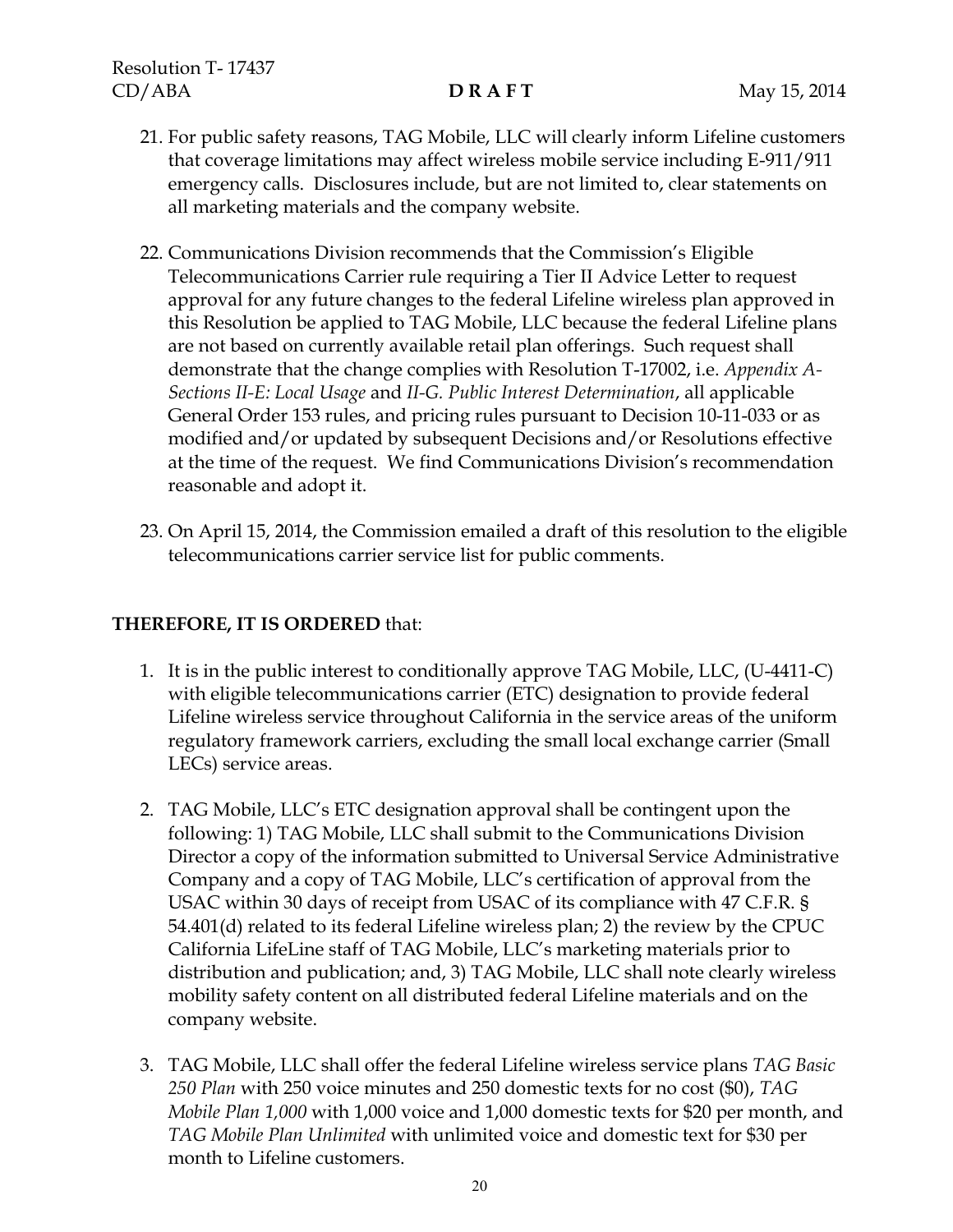- 4. TAG Mobile, LLC shall use a Tier II Advice Letter to request approval for any future changes to these federal Lifeline wireless plans approved in this Resolution because these federal Lifeline wireless plans are not based on currently available retail plan offerings. Such request shall demonstrate that the change complies with Resolution T-17002, i.e. *Appendix A-Sections II-E: Local Usage* and *II-G. Public Interest Determination*, all applicable General Order 153 rules, and pricing rules pursuant to Decision 10-11-033 or as modified and/or updated by subsequent Decisions and/or Resolutions effective at the time of the request.
- 5. TAG Mobile, LLC shall comply with General Order 153's enrollment application, verification, and renewal processes under the review of the California LifeLine Administrator which establishes customer eligibility.
- 6. TAG Mobile, LLC shall be authorized waivers for these five requested service elements of California LifeLine: (4) the ability to receive free incoming calls, (10) customer choice of local flat-rate service or measured-rate service; (11) free provision of one directory listing per year, (12) availability of free white pages telephone directory, and (15) free access to 800 and 800-like toll-free numbers. An authorized waiver will have no bearing on California LifeLine offerings.
- 7. TAG Mobile, LLC shall be denied a waiver of California LifeLine service element (21) requiring access to two residential telephone lines in a household with a disabled person.
- 8. TAG Mobile, LLC shall clearly label its offerings as *federal Lifeline service* to minimize customer confusion between the California LifeLine and federal Lifeline programs, shall include adequate information about the potential coverage and service quality issues, and shall provide copies of all marketing materials including, but not limited to, customer service representative scripts, internet marketing, and posters and brochures for Communications Division's California LifeLine staff review and approval prior to distribution of marketing publications.
- 9. TAG Mobile, LLC shall implement the ZIP+4 codes to screen customers and ensure that current customers of the Small LECs are not accepted as federal Lifeline wireless customers with TAG Mobile, LLC.
- 10. The Small LECs shall be required to provide TAG Mobile, LLC, the same as with all other active wireless ETCs, an updated list of the ZIP+4 code data in their service areas within 30 days of the effective date of this Resolution. The Small LECs also shall be required to provide on an as-needed basis any update to the ZIP+4 code data to TAG Mobile, LLC, the same as with all other active wireless designated ETCs in California. A copy of any updated ZIP+4 code data shall be filed with the Communications Division Director and the California LifeLine Administrator. The ZIP+4 code data shall be provided in an MS Excel file (.xls)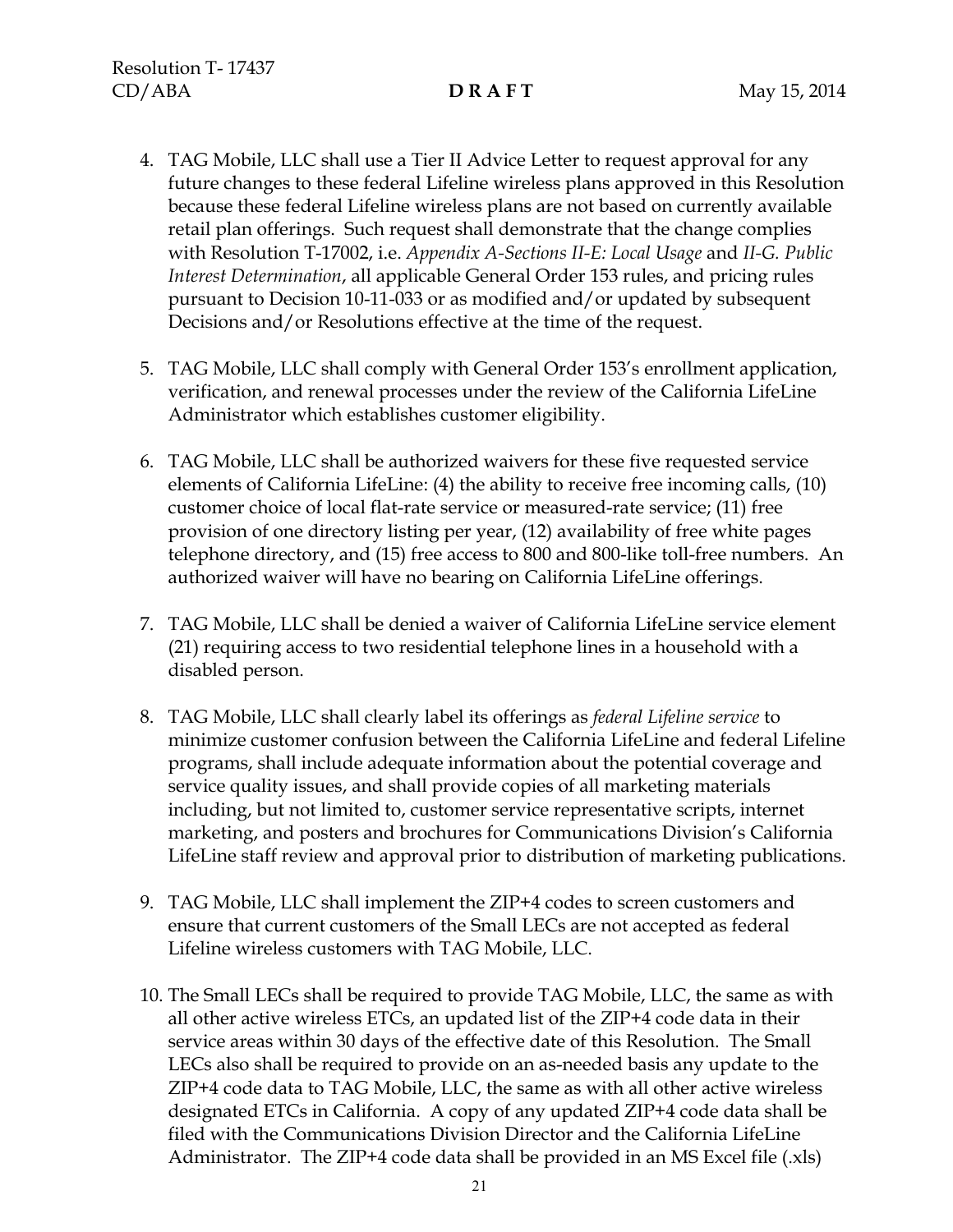format via email to the Communications Division Director. The Small LECs shall provide the CLA the ZIP+4 code data in a format specified by the CLA.

- 11. The Small LECs shall monitor for instances where they believe TAG Mobile, LLC, as with all other active wireless carriers, is providing federal Lifeline wireless service to any Small LEC customers and can raise related concerns about TAG Mobile, LLC's, or any other wireless carrier's, behavior or practices in the small LEC service areas for Commission review. If the matter cannot be resolved informally, the Small LECs can file a formal complaint with the Commission.
- 12. TAG Mobile, LLC shall comply with Commission rules and regulations including the reporting and payment of Public Utilities Commission User Fees and Public Purpose Program surcharges. Failure to do so may result in the revocation of its ETC designation and wireless identification registration authority to operate in California.

This Resolution is effective today.

I certify that the foregoing resolution was duly introduced, passed, and adopted at a conference of the Public Utilities Commission of the State of California held on May 15, 2014, the following Commissioners voting favorably thereon:

> PAUL CLANON Executive Director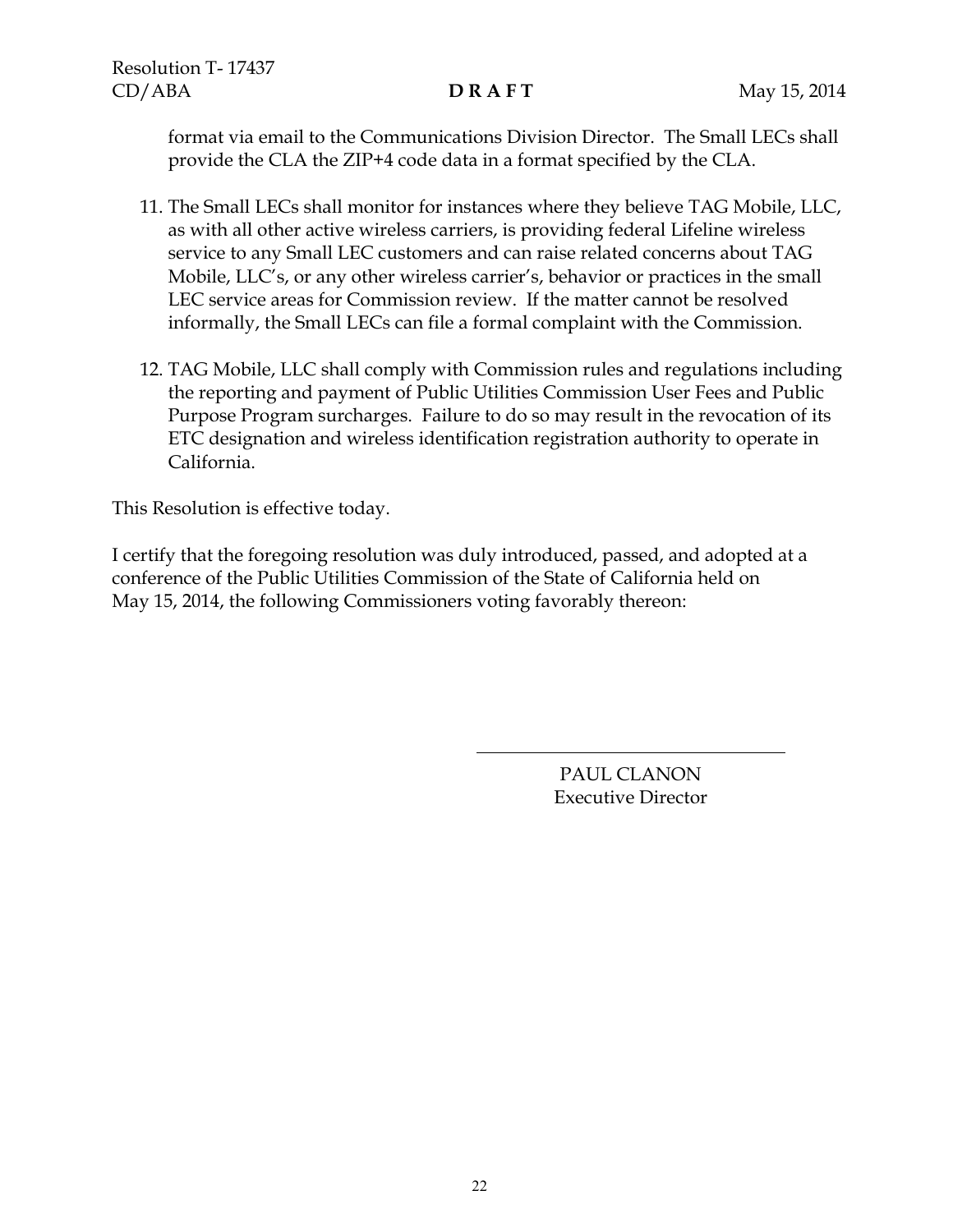Resolution T- 17437 CD/ABA

> **APPENDIX A Resolution T-17437**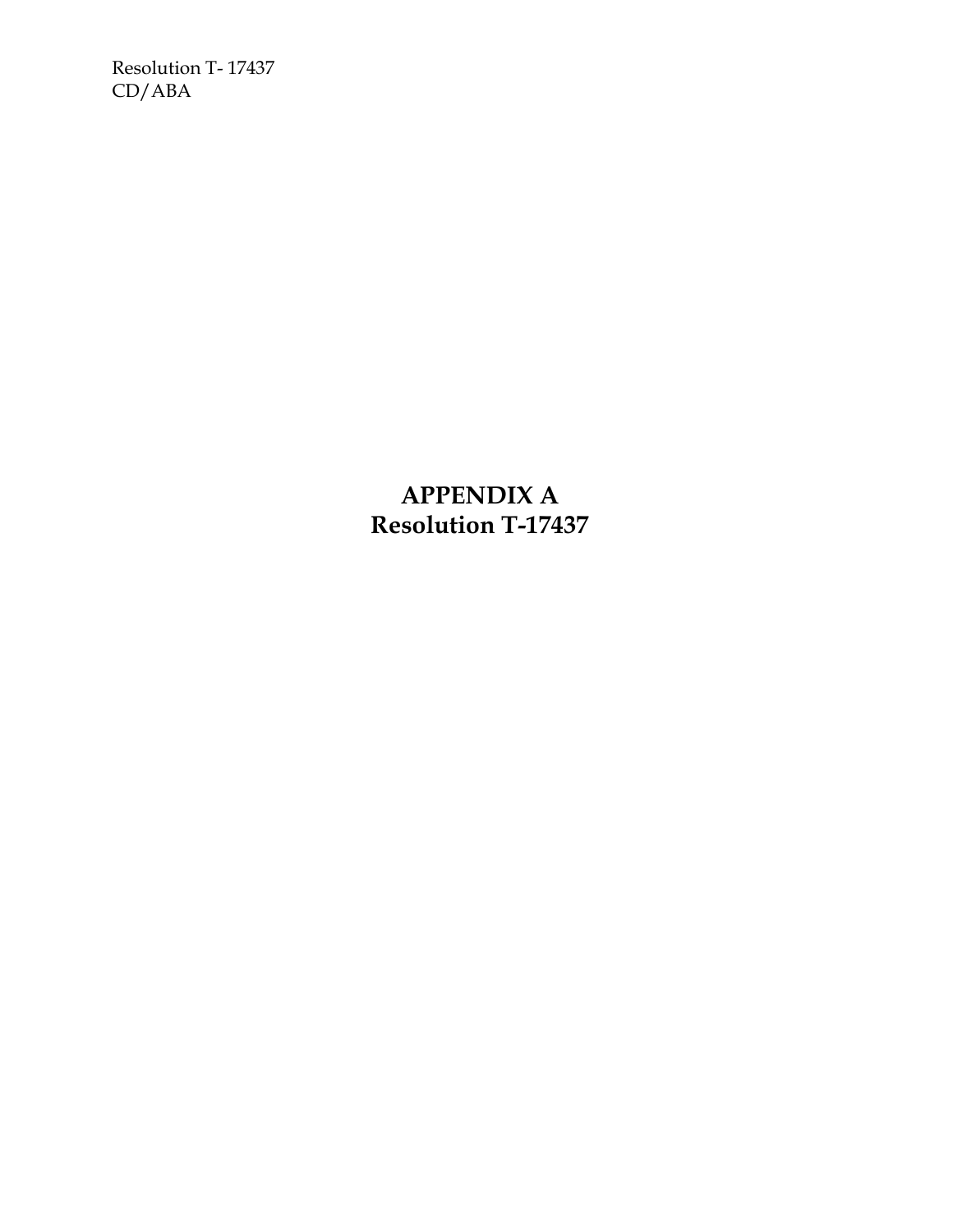Resolution T- 17437 CD/ABA

# **Attachment A Resolution T-17437 TAG Mobile, LLC**

# **Proposed Service Area for Federal Lifeline Wireless ETC Service in California**